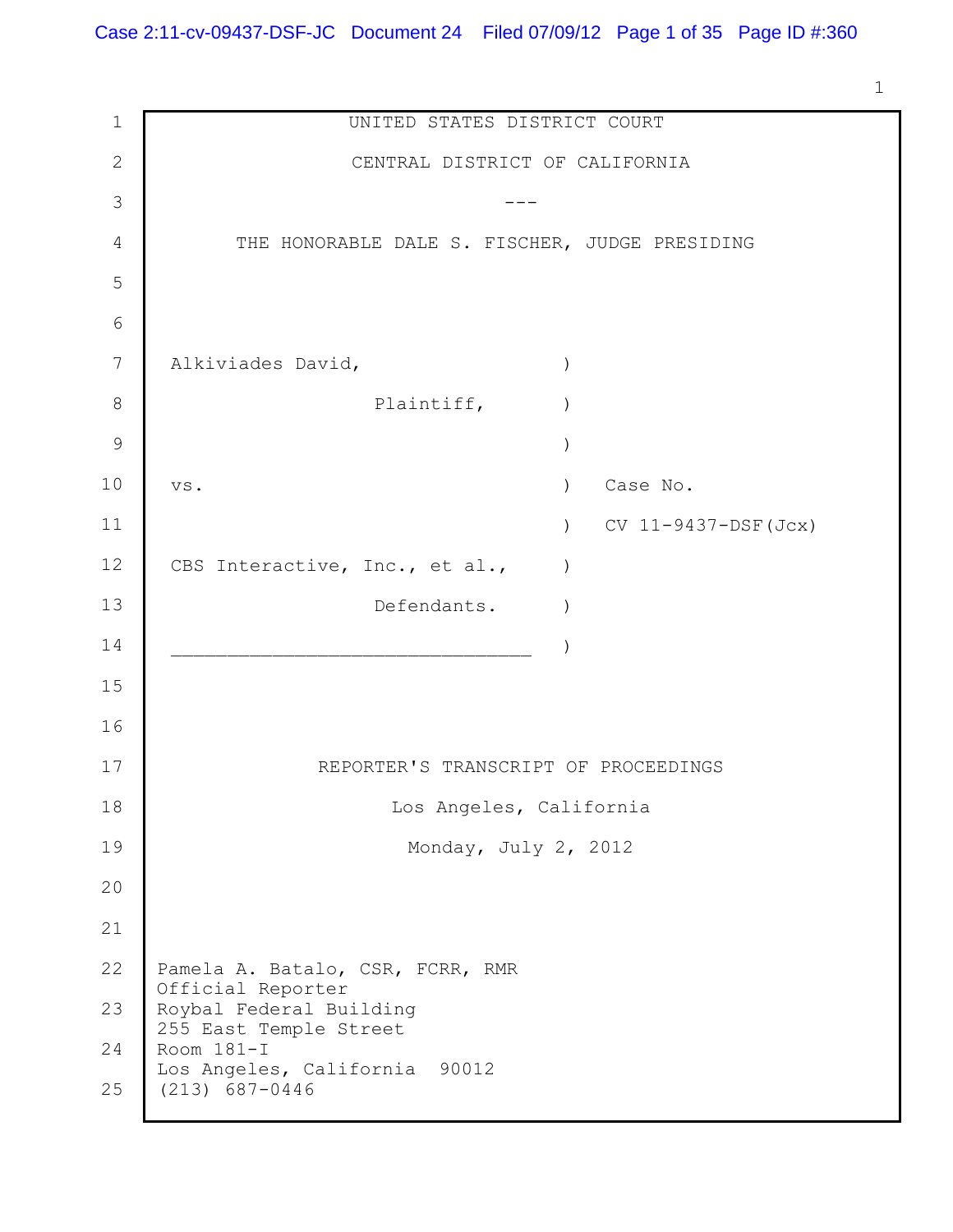APPEARANCES: FOR PLAINTIFF: BAKER MARQUART LLP BY: JAIME W. MARQUART CHRISTIAN A. ANSTETT WILSHIRE BOULEVARD FOURTH FLOOR LOS ANGELES, CA 90024 FOR DEFENDANTS: KENDALL BRILL KLIEGER BY: RICHARD B. KENDALL LAURA W. BRILL SANTA MONICA BOULEVARD SUITE 1725 LOS ANGELES, CA 90067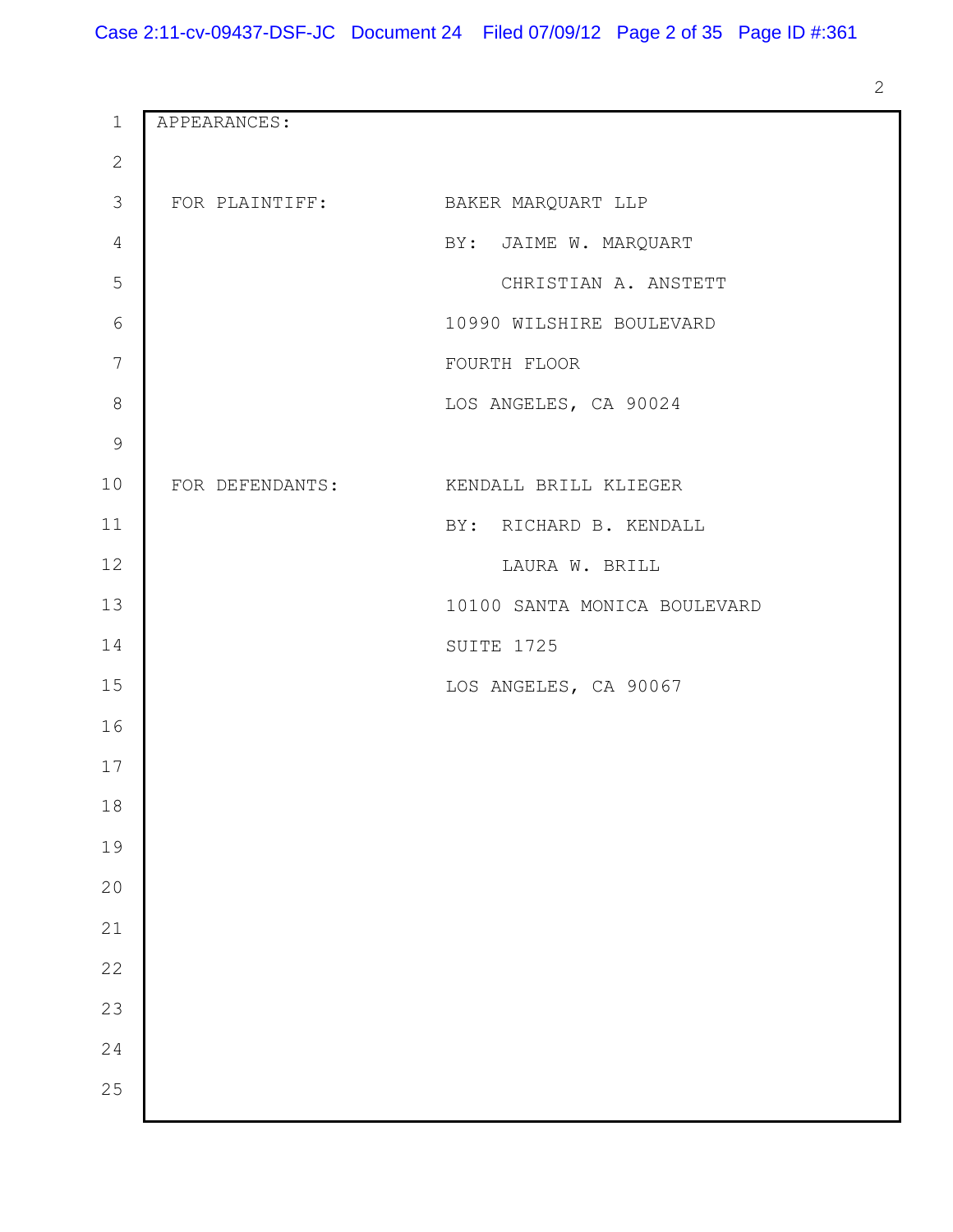| $\mathbf 1$     | Los Angeles, California, Monday, July 2, 2012                    |
|-----------------|------------------------------------------------------------------|
| 2               | $2:09$ p.m.                                                      |
| 3               | $-000-$                                                          |
| 4               | THE CLERK: Calling Item No. 7, CV 11-9437-DSF (Jcx),             |
| 5               | Alkiviades David vs. CBS Interactive, Inc., et al.               |
| 6               | THE COURT: Counsel, while you are setting up, excuse             |
| $7\phantom{.0}$ | me for a moment. I seem to have left that file in chambers.      |
| 8               | (Off the Record)                                                 |
| 9               | THE COURT: You may be seated. Thank you. I'm sorry.              |
| 10              | All right. Counsel, your appearances.                            |
| 11              | MR. MARQUART: Good afternoon, your Honor. Jaime                  |
| 12              | Marquart and Christian Anstett on behalf of plaintiffs.          |
| 13              | MR. KENDALL: Good afternoon, your Honor. Richard                 |
| 14              | Kendall and Laura Brill on behalf of defendants.                 |
| 15              | THE COURT: Good afternoon.                                       |
| 16              | We have three different aspects here to look at:<br>The          |
| 17              | vicarious liability; the contributory liability, which is        |
| 18              | material contribution and inducement; and then there was another |
| 19              | issue, which was lack of registration of copyrights for, I think |
| 20              | it was, 19 of the plaintiffs, and I didn't see any response to   |
| 21              | that particular issue.                                           |
| 22              | Did plaintiffs have a position?                                  |
| 23              | MR. MARQUART: May I approach the lectern?                        |
| 24              | THE COURT:<br>Yes.                                               |
| 25              | MR. MARQUART: Your Honor, today we, after meeting and            |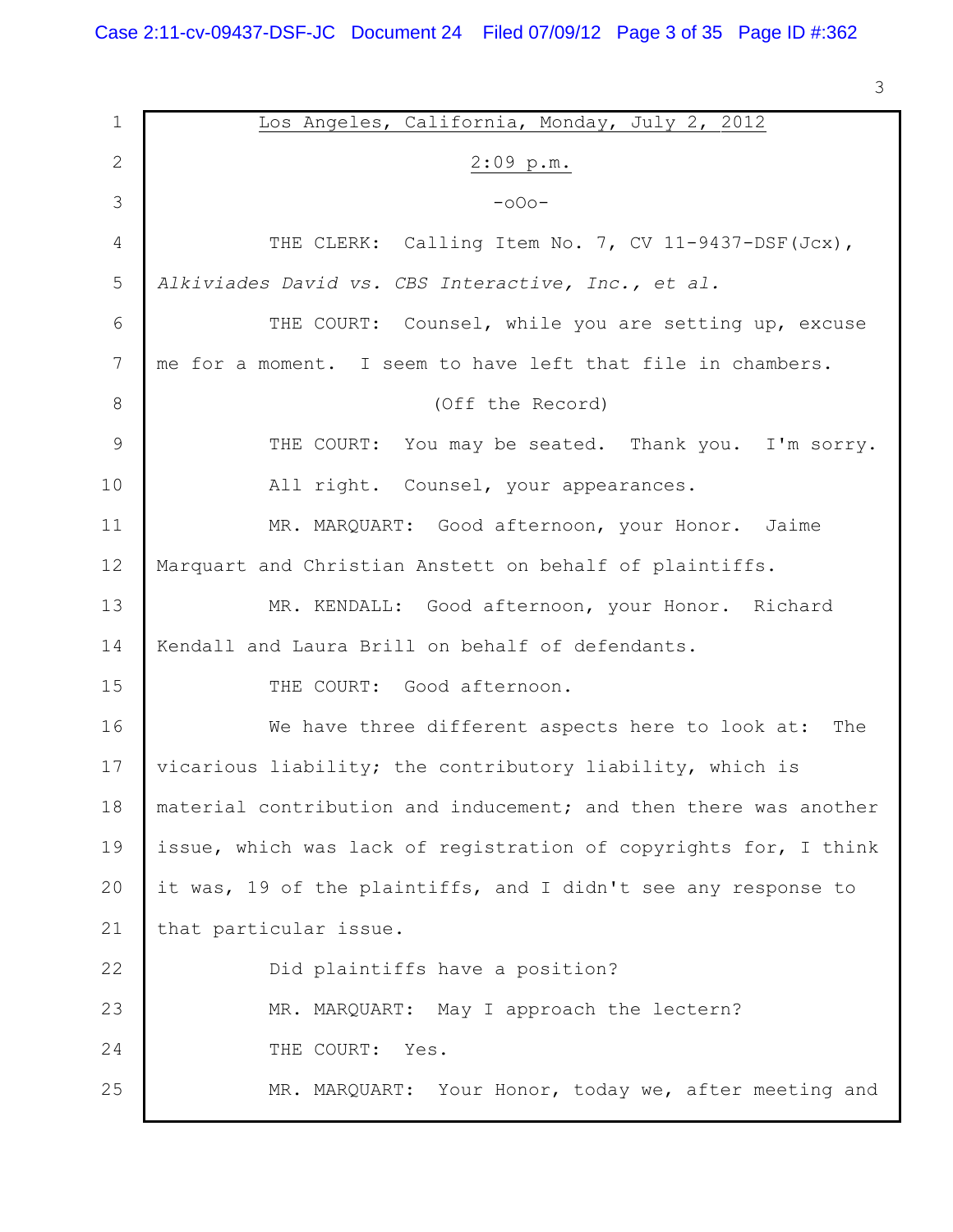1 2 3 4 5 6 7 8 9 10 conferring pursuant to Rule 26(f) regarding parties, among other things, amended our Form A0121 to list an additional number of works for at least 14 out of the 19 that were identified to us by counsel during that meet and confer effort, among others. Five still remain. We are attempting to hunt down applications for those. Given the nature of this coalition, we're working through an intermediary, and it's not been easy to contact everyone, so as to those five, we still at this point do not have proof nor have we amended our form to contain copyright registration for them.

11 12 13 14 15 16 17 We would seek the Court's guidance as to whether registration -- we certainly have good faith reason to believe that they have works or are aware of those works, but as to the actual registration of those works, we would seek the Court's guidance as to whether an amendment of the plaintiffs should we required or whether we should dismiss, perhaps without prejudice, pursuant to looking that up should be required.

18 19 20 21 22 THE COURT: Did you want me to research that for you? MR. MARQUART: No, your Honor. We actually have and the Ninth Circuit's rule -- your Honor actually had an opinion in 2005 which pointed out in a footnote -- it was the Kimball opinion, I believe.

23 24 THE COURT: I don't remember what I ordered last week, Counsel.

25

MR. MARQUART: Okay. Well, I'll get you the cite if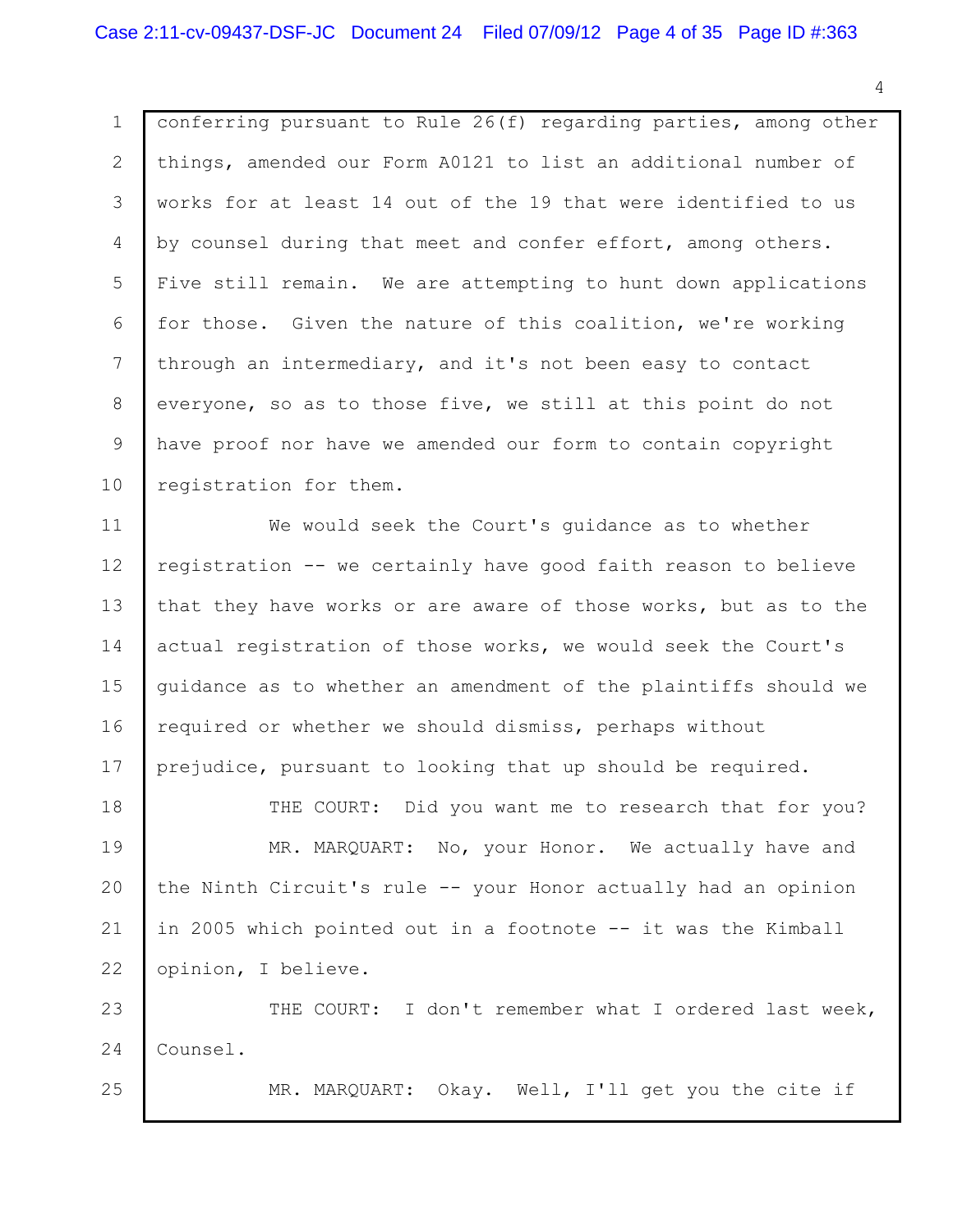1 2 3 4 5 6 7 8 9 10 11 12 13 14 15 16 17 18 you need it, but you pointed out in the footnote that the Ninth Circuit had not yet decided whether registration or a mere application was required, and the Ninth Circuit has since decided that an application is enough to confer jurisdiction. I would also point out that in Judge Kimball Wood's opinion in the *LimeWire* matter, it's pointed out and observed that it's -- cases of this nature are, by definition, moving targets. There are new works constantly being distributed by the plaintiffs. There are new plaintiffs that may possibly be added. The Court has its own rules for deadlines for adding those plaintiffs. And our argument would be that we're certainly comfortable with dismissal without prejudice of the five parties for which we do not yet have proof subject to their amending and subject to, of course, all of the risks that come along with amending later and the damages that are then available to those plaintiffs for amending later. THE COURT: Well, I'm not sure the moving target really applies here for people who have actually sued but for

19 20 21 22 whom you can't even find an application, but I will leave it to you to decide what course you want to attempt and perhaps you can confer with Mr. Kendall and Ms. Brill about that and work something out.

23 24 25 MR. MARQUART: Gladly, your Honor. THE COURT: With regard to the more substantive issues, why don't you briefly explain to me, so I have a little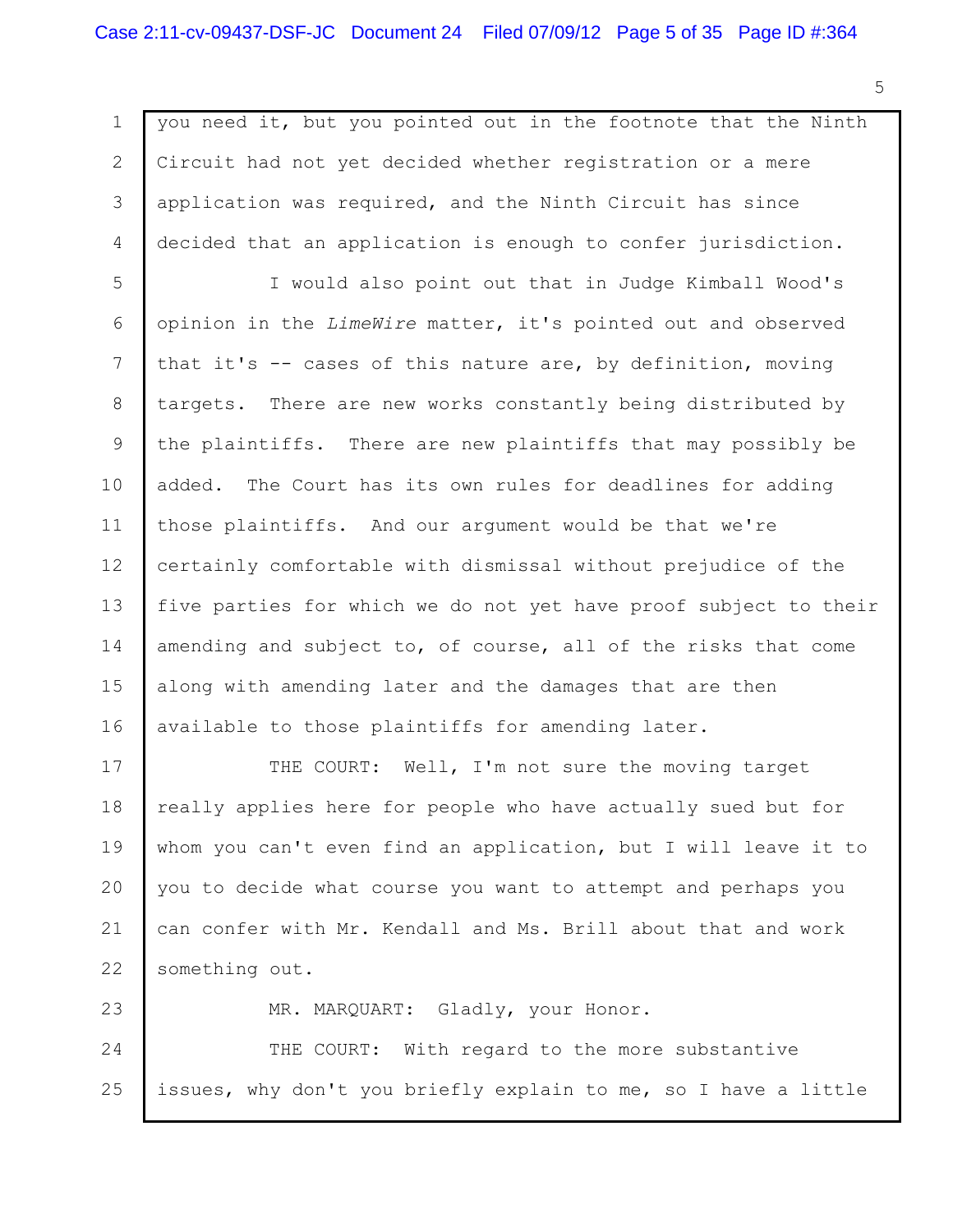1 2 3 bit more clearly in mind, exactly what it is -- well, first of all, you mentioned a coalition. I don't know what that means. I have individual plaintiffs here.

4 5 6 7 8 MR. MARQUART: Yes, your Honor. I was simply referring loosely to the fact that the plaintiffs are united in this cause against CBS Interactive as artists whose works have been infringed through inducement, vicarious liability, and contributory infringement liability.

9 10 11 12 13 14 15 THE COURT: Well, the suggestion seemed to me to be that it was difficult to communicate with all of them individually, and I will caution you that each of them is your client and it's your obligation to communicate with them about whatever needs to be done, so if you don't have a satisfactory line of communication, it's going to cause you many headaches later on.

16 17 18 19 20 MR. MARQUART: I appreciate that, your Honor. My understanding was that I was communicating with an authorized agent of each of the parties, to clarify. But I just wanted to point out that the practicalities of working through the authorized agent presented an additional obstacle.

21 22 23 24 25 THE COURT: Well, at the moment I'll leave that on your shoulders to deal with, but at some future point if it causes a problem for the Court or timing and preparation for anything that may turn out to be an issue, that you'll need to be more concerned with.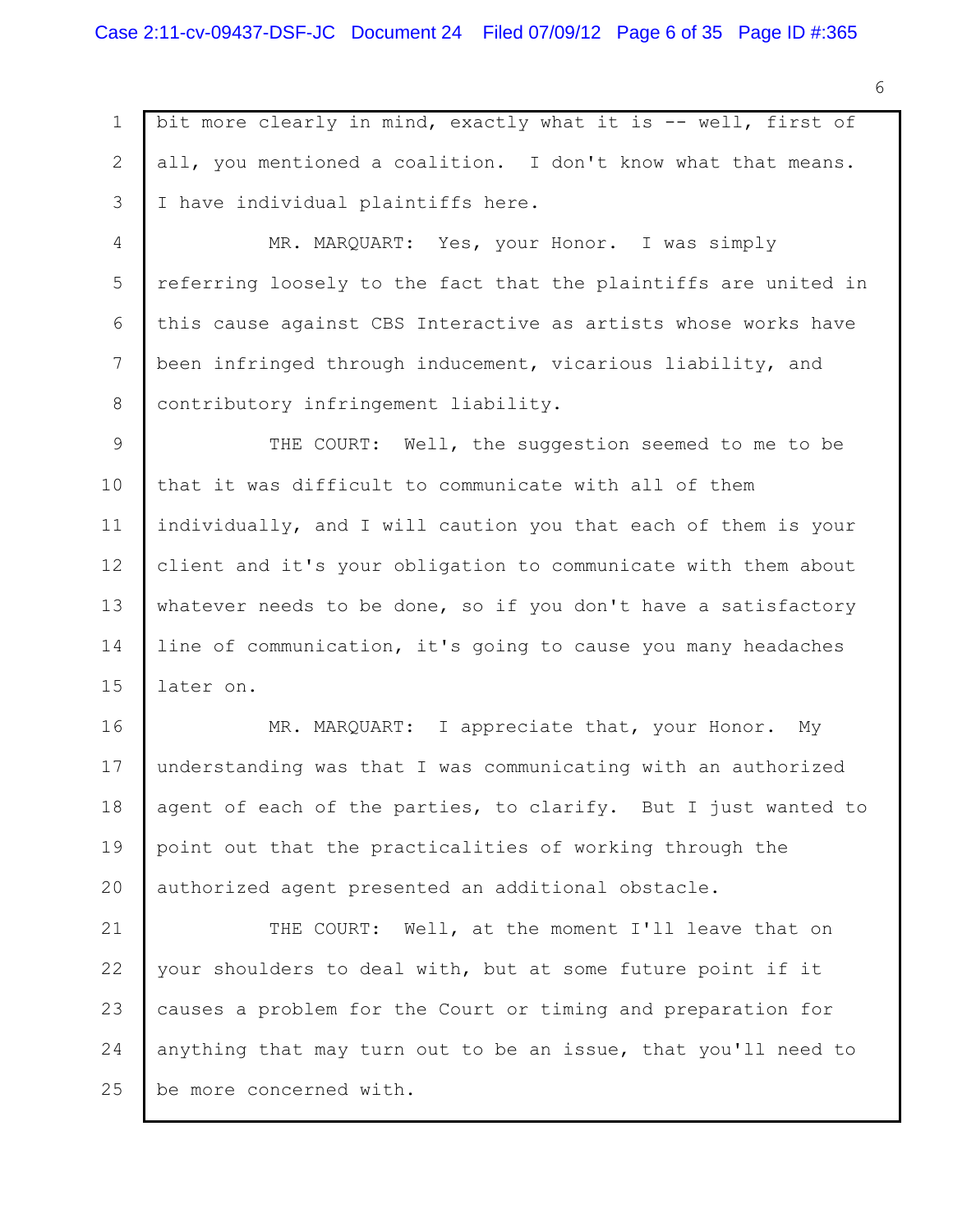1 2 3 4 5 6 With regard to the, as I say, the substance  $-$  why don't you just tell me briefly what you believe is happening here and how this operation works which, as I understand it, is now really, although we've been referring to defendants -- is really now one entity because CBS Interactive has taken over the CNET operation; is that correct?

7 8 9 10 MR. MARQUART: That's correct, your Honor. And so I'll refer at times to Download.com, which is a website that's undisputedly operated by CNET. Likewise CNET.com contains the same content and references the same content.

11 12 13 14 15 16 What's happening here -- and I'd like to start by pointing out that we're obviously very well aware of opinions that deal with liability for Google, for example, or Visa, and this case is very, very different. I'll start with inducement because I think it's the simplest and most obvious claim for what's happening here.

17 18 19 20 21 What's happening here is very different from a mere passive search engine that we would call infringement neutral in its own content. It simply allows a user to search for something and Google would claim *we can't be responsible for what people use us to search for and then do*.

22 23 24 25 Likewise, Visa provides a very important function as it was noted in the *Visa* opinion, which is processing payments. They process payments very passively. They don't in any way induce others to process more payments for infringement than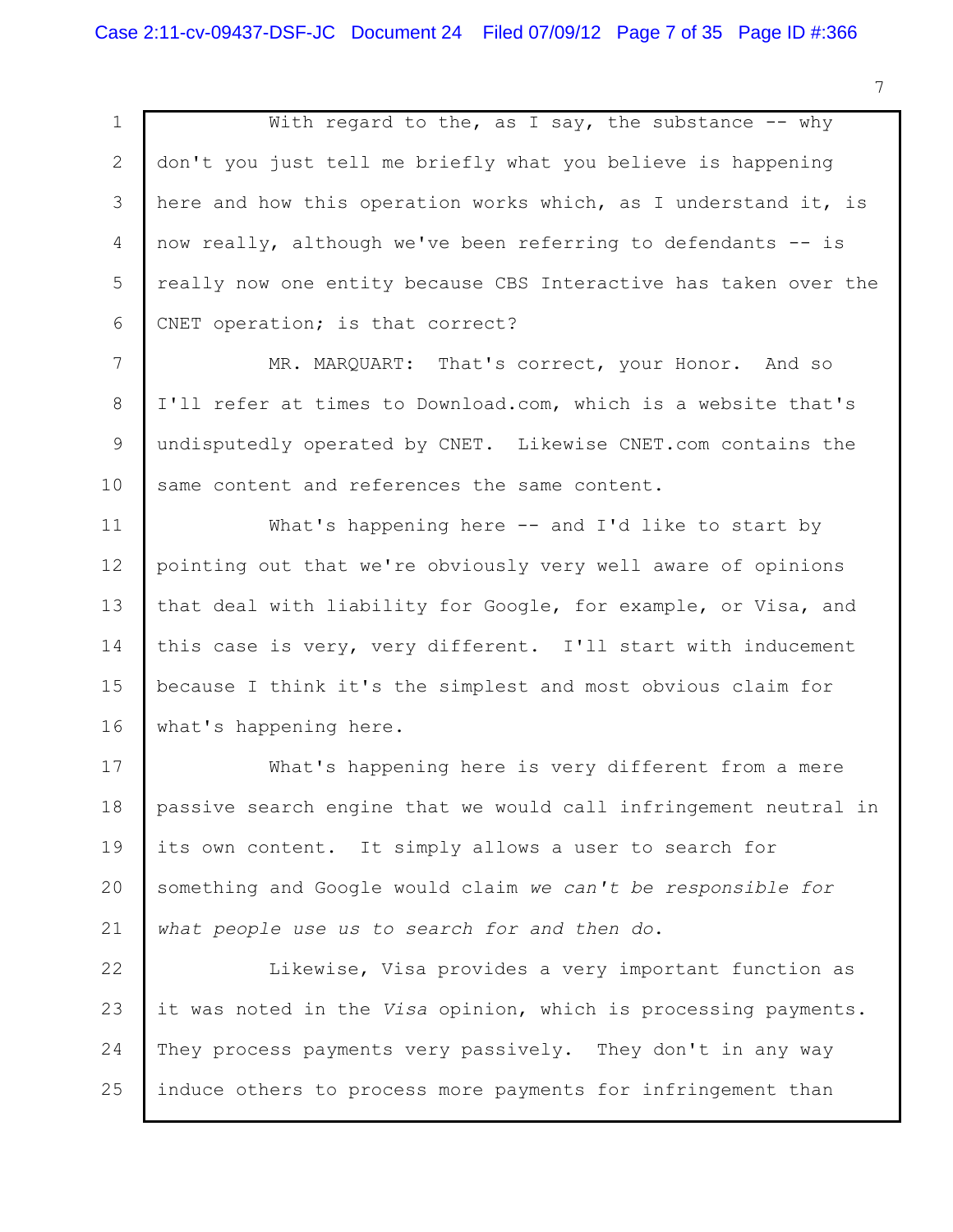1 2 3 otherwise, nor do they encourage anyone to use their processing to induce infringement. They simply allow or facilitate in an infringement-neutral manner.

4 5 6 7 8 What has happened here and what the *Grokster* opinion focuses on is there has been an expression of a specific intent to induce others to come to CNET and to use that website to download tools from which then they can induce copyright  $-$  or, rather, infringe copyrights, and that is inducement.

9 10 11 12 The best source in a 12(b)(6) motion is the Complaint, and so I point your Honor specifically to Paragraphs 121 through 151 of the Complaint, and I'll read a couple of those out loud for the Court.

13 14 15 16 17 18 19 20 21 22 23 24 25 THE COURT: Only if you do it slowly. MR. MARQUART: Sure, your Honor. Let me know when you're ready, your Honor --THE COURT: Well, I'm ready. It's my court reporter who can't type at the speed of light  $-$ -MR. MARQUART: Okay. THE COURT: I listen more quickly than she types. MR. MARQUART: I think we just caused another problem for her by talking over one another. I apologize. I'll read from page -- Paragraph 127 which is page 37 of the Complaint. It begins, *For example in a,* quote, *first-look video that Download.com posted to its website, defendants reviewed LimeWire 5 and demonstrated how it worked to*

8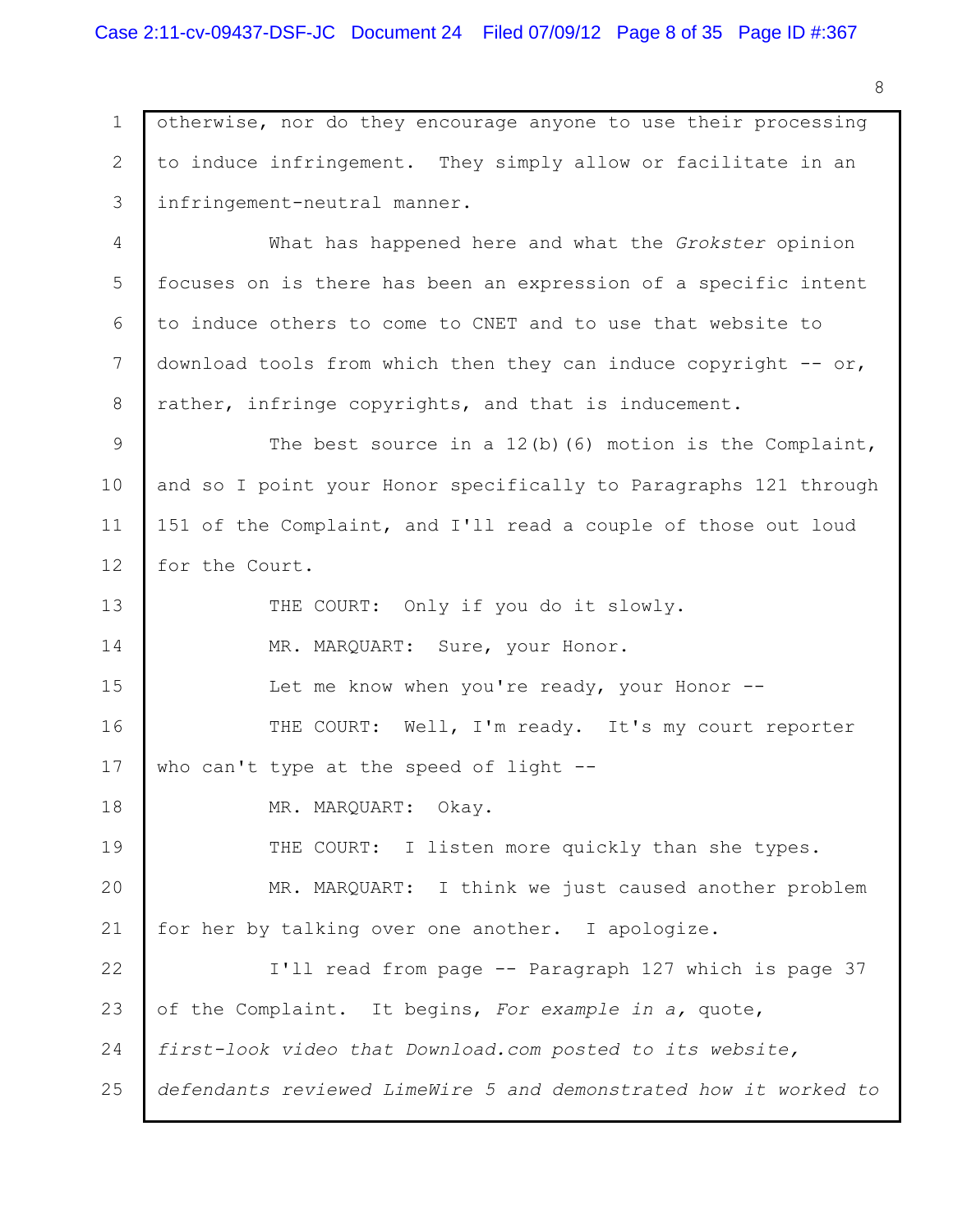## Case 2:11-cv-09437-DSF-JC Document 24 Filed 07/09/12 Page 9 of 35 Page ID #:368

1 2 3 4 5 6 7 8 9 10 11 12 13 14 15 16 17 18 19 20 21 *Download.com users. The video shows a close-up of the LimeWire search screen as the CNET reviewer enters,* quote, *Nine Inch Nails,* close quote, *a popular band and then shows the search results which include many of the band's copyrighted songs. Later in the video, as the viewer looks at the screen demonstrating another sample search, they see a list of copyrighted works from artists including Will.I.Am, Usher, Trick Daddy, Nas, Ray Stiles, and many others.* The paragraphs that follow  $-$  and these, by the way, your Honor, are videos produced by CNET employees and agents. These are not user-generated content. These are produced by agents of CNET. The paragraphs that follow go on -- and incidentally, what's happening in these videos is direct infringement. They're downloading the software, and they're showing screen shots, and they are saying say you're a fan of Nine Inch Nails and you want to download one of their songs, let's type it in. Here we go. Click, download, and there you go. So they're literally showing direct infringement on behalf of -- their own agents are directly infringing and showing others how to download them. They've been very successful in doing that. They've

22 23 24 25 induced over two hundred million downloads of LimeWire software and other related software. The paragraphs that follow, Paragraphs 128 through 131, talk about another aspect of their inducement which is the -- I believe it was called the -- yeah.

9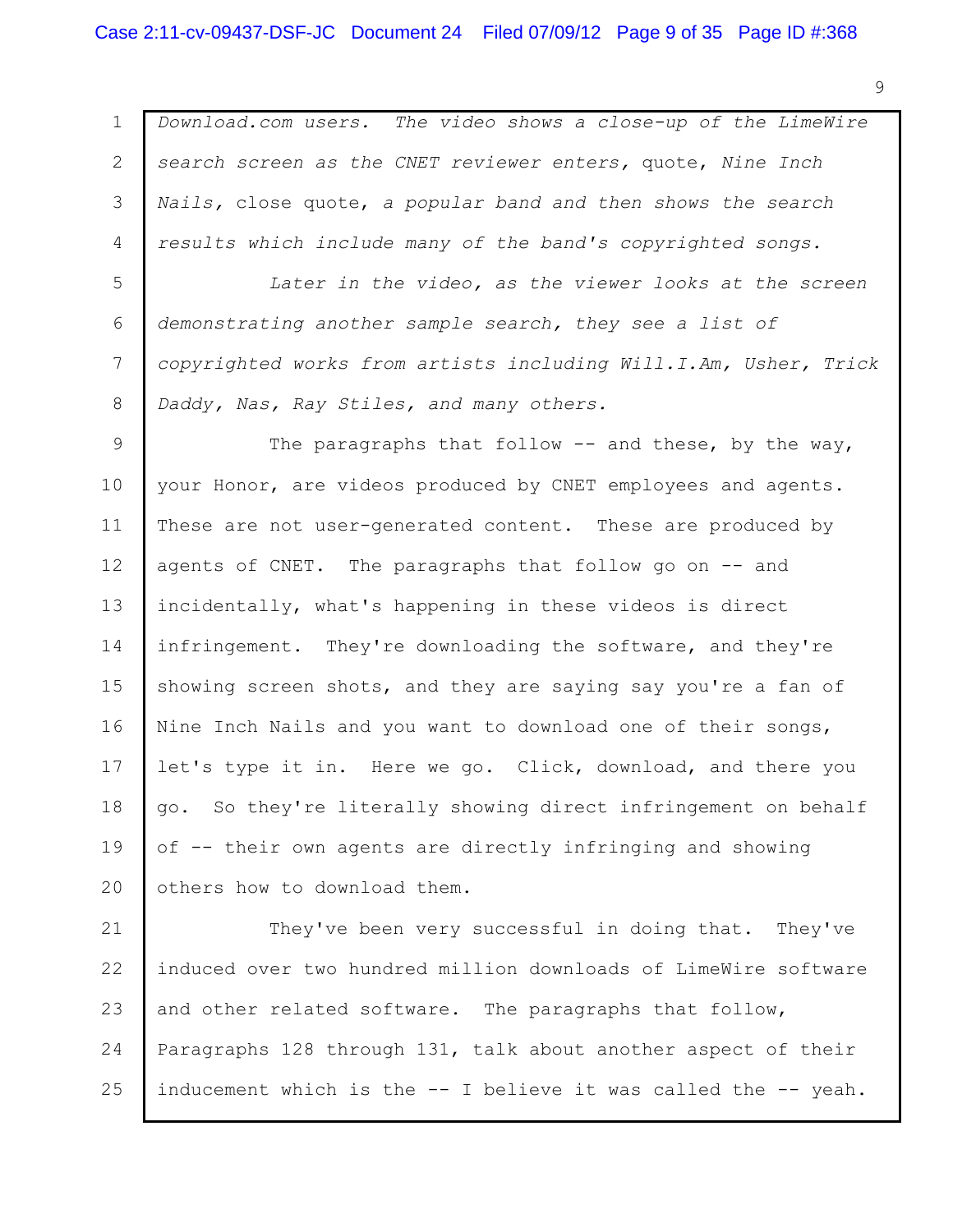1 2 3 4 5 6 7 8 9 10 11 12 13 14 15 16 17 18 19 20 21 *The file-sharing smackdown*, your Honor, wherein two CNET employees take, I believe it was, 18 popular songs and use different P2P software to attempt to download those songs and then compare for the users in a live format which is recorded and then available on the website and is still, as we understand it -- still available but certainly was available during the relevant periods. They record which of the P2P software downloaded those infringed -- those protected works fastest. So in doing that, they again have generally and specifically directly infringed those 18 works, but more generally -- and it's not necessary that it be specifically - have intended to induce any user to use the works to do that. There are no, as I recall -- no videos but certainly if there any, it is a very, very small, small minority of videos wherein, for example, a CNET editor says, *Say your friend has a file that's open source and he wants you to download that,* that doesn't exist, your Honor. Every single one of the comments by CNET editors that we could find -- and I'll challenge defendants to point to others, but I can assure you it's a minority if they do. Every single one of these editorials were geared toward infringing copyrights of known protected works.

22 23 24 25 Also the throughout the history of CNET, it has shown a pattern of when Napster gets busted by the courts, they remove Napster. Then they go to LimeWire. When LimeWire -- when Kendall Woods' opinion came out and LimeWire was judged to be an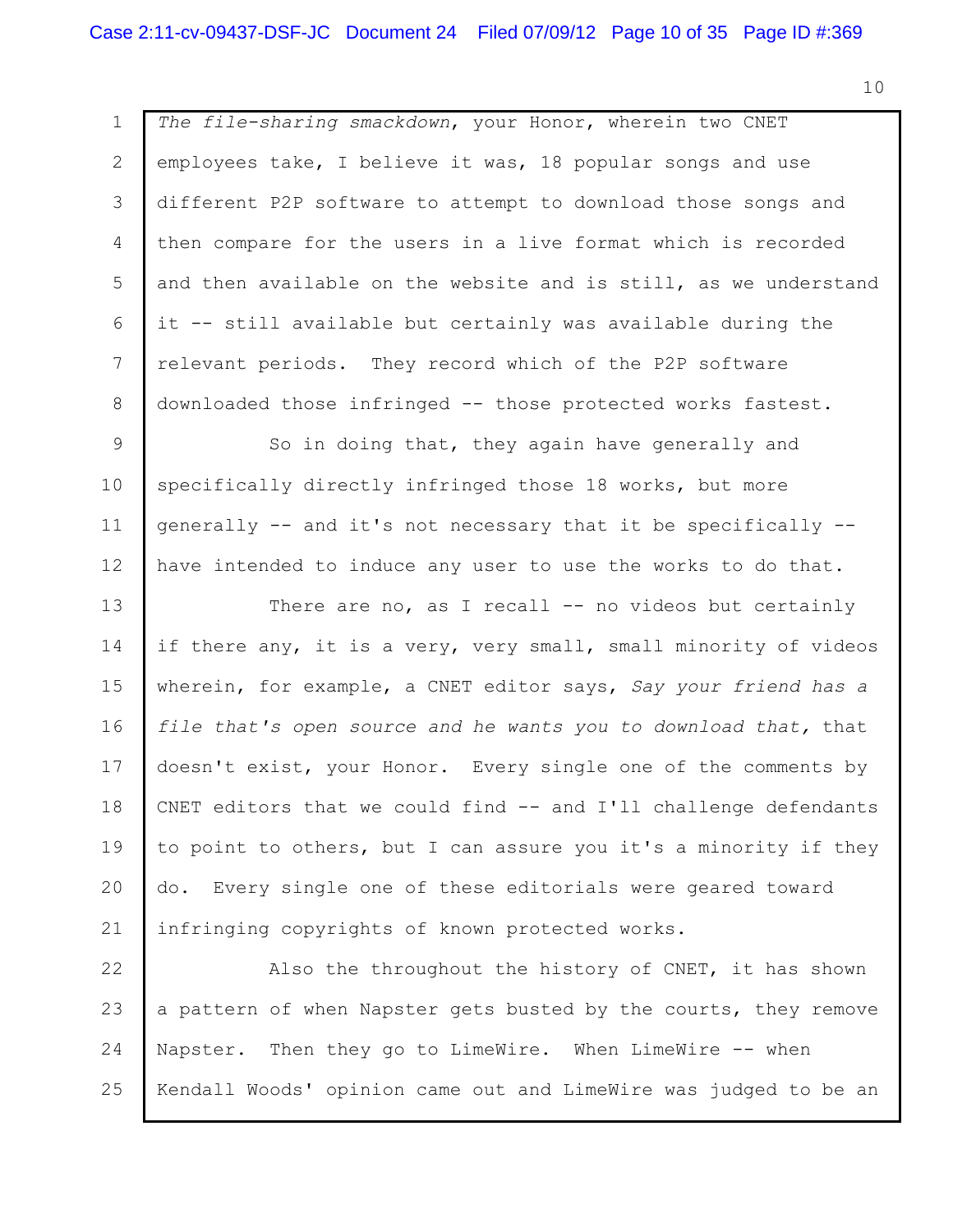1 2 3 4 5 6 7 8 9 10 11 12 13 14 15 16 17 18 19 20 21 22 23 24 25 infringer, they removed LimeWire. And then there is CNET editorials and there are even podcasts that talk about BitTorrent technology, the next wave of how to get around this. CNET is geared toward infringing copyright. It doesn't matter how the cat is skinned, your Honor, and that's not required under the law after the *Grokster* opinion. THE COURT: Well, I agree that inducement is the easiest, so why don't you move on to the other aspects of the case. MR. MARQUART: Certainly, your Honor. As to the other two, I want to start with an opinion in the Central District by the late Honorable Florence Marie Cooper. THE COURT: Well, let me tell you before you do that -- first of all, the late Honorable Florence Marie Cooper was a dear friend of mine, but we had very differing opinions on a lot of things, and to cite an opinion of hers means no more to me or any of my colleagues than if I were to walk across the hall to my friend, the Honorable Judge Klausner and say, *Hey, Gary, what do you think?* So, A, you should keep that in mind when citing district court opinions, and, B, no district court opinion in the Ninth Circuit or elsewhere is an opinion of the circuit in which that district court sits and it should not be cited as such. MR. MARQUART: I understand, your Honor, and I'm about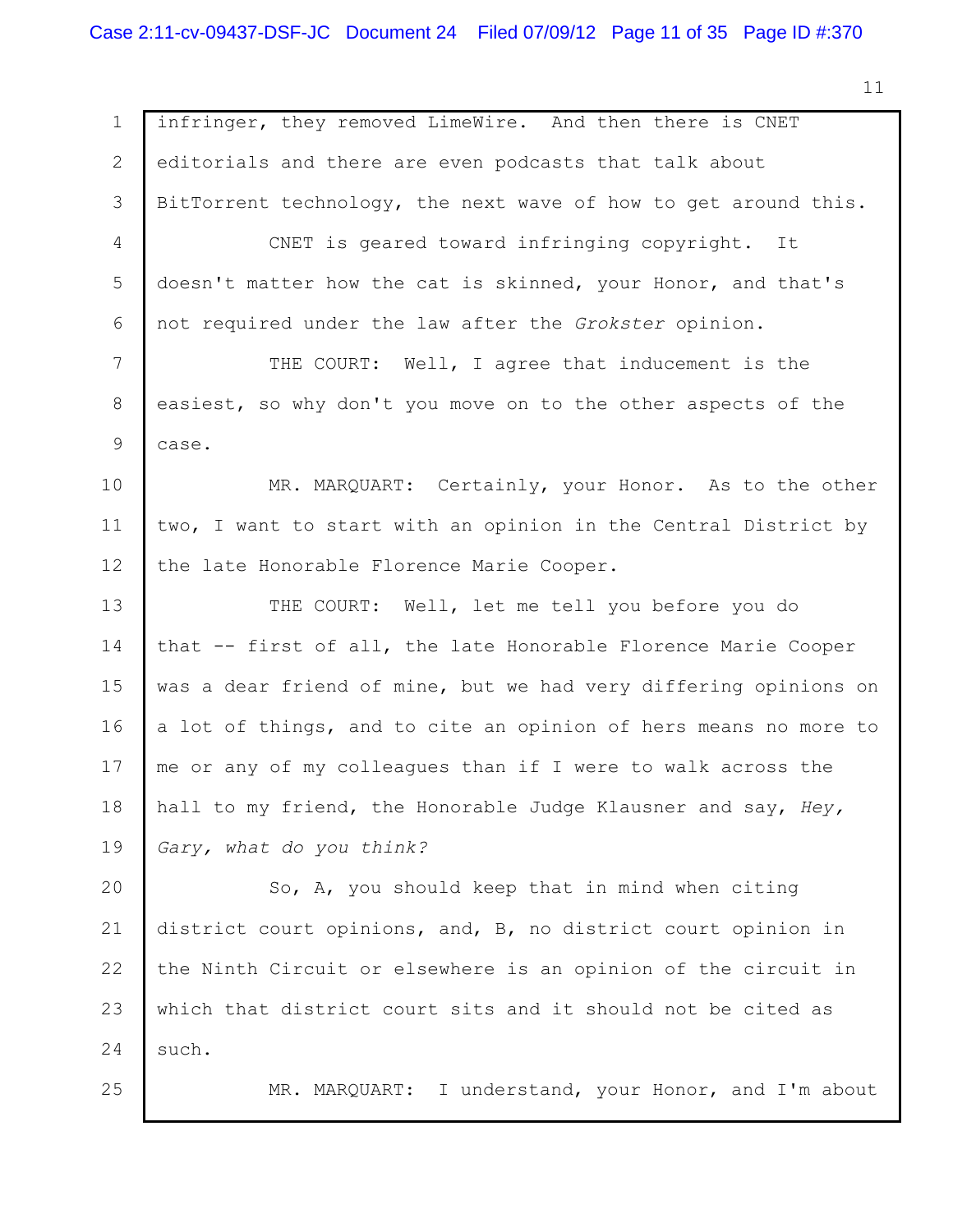1 2 3 4 5 6 7 8 9 10 11 12 13 14 15 16 17 18 19 20 21 22 23 24 25 to address part of that concern. THE COURT: All right. MR. MARQUART: The first part was I was simply paying respect to Judge Cooper. The second part of your concern is that this opinion is quoting directly from the *Grokster* case. I'm citing it as an example of the Central District observing the *Grokster* opinion and applying it in a new instance. THE COURT: Well, as I say, you can cite whatever you want so long as there's no rule against it, but it is a lot more persuasive to me if you would just cite the *Grokster* case because when I see a district court decision, I really don't pay nearly as much attention to it as you would hope, even if the district court opinion is mine. MR. MARQUART: I understand. THE COURT: So --MR. MARQUART: I understand. This particular opinion, before I cite *Grokster*, was decided under Rule 8 and also pertains to the notice pleading standard and has quite a bit to say about the notice pleading standard and the minimum standard that it is, so in that instance, it's also instructive. For what it's worth, at the risk of violating your admonishment, it is 2006 WL 5383789, and it's -- I'm reading from page 3.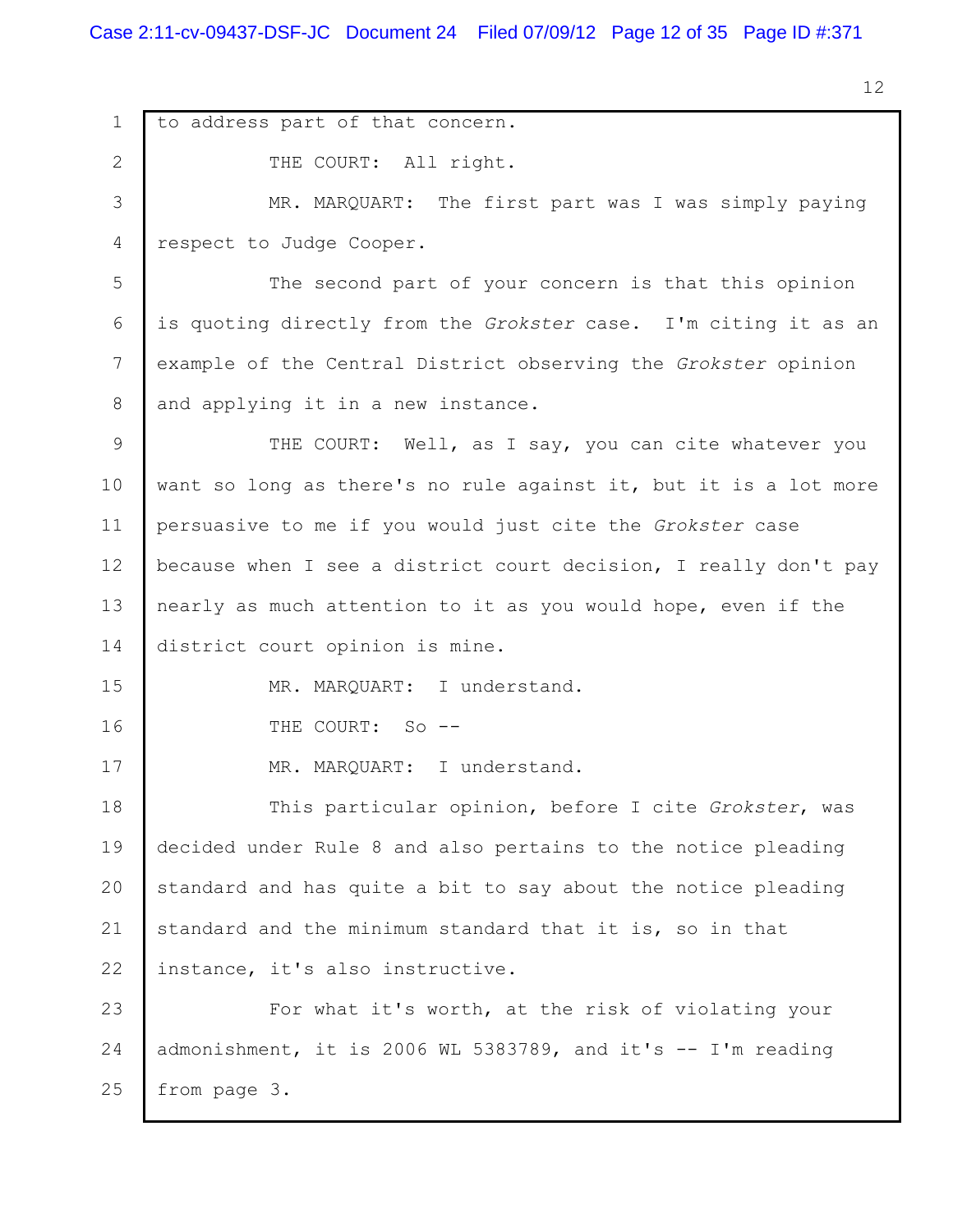| $\mathbf 1$ | I will now, your Honor, cite the Metro-Goldwyn-Mayer             |
|-------------|------------------------------------------------------------------|
|             |                                                                  |
| 2           | Studios vs. Grokster LTD, which is 125 SCT 27642776, Note 1.     |
| 3           | And it states, quote, One infringes contributorily by            |
| 4           | intentionally inducing or encouraging direct infringement and    |
| 5           | infringes vicariously by profiting from direct infringement      |
| 6           | while declining to exercise a right to stop or limit it.         |
| 7           | So I'll start with the later. After Grokster it's                |
| 8           | clear that control means the ability to stop or limit            |
| 9           | infringement. Defendants own papers have admitted, in conceding  |
| 10          | that they have removed the offensive LimeWire content, that they |
| 11          | had the ability to stop and limit it at any point.               |
| 12          | The issue in the Google case was that their search               |
| 13          | algorithms were such that it was very, very difficult for them   |
| 14          | to be able to do it. And again -- this is still related -- they  |
| 15          | didn't have a motive that was infringement biased. They were     |
| 16          | infringement neutral.                                            |
| 17          | In this instance, not only in the LimeWire instance,             |
| 18          | but throughout history -- Napster first, then Grokster, then     |
| 19          | LimeWire -- the defendants have shown the ability -- which is    |
| 20          | alleged in the Complaint and I'm happy to point out the          |
| 21          | paragraphs. They've shown the ability to stop or to limit the    |
| 22          | infringing activity. And I believe that this issue of control    |
| 23          | is really where the action's at in defendants' motion.           |
| 24          | I want to add, though, that we've also alleged on                |
| 25          | information and belief that they have direct contractual         |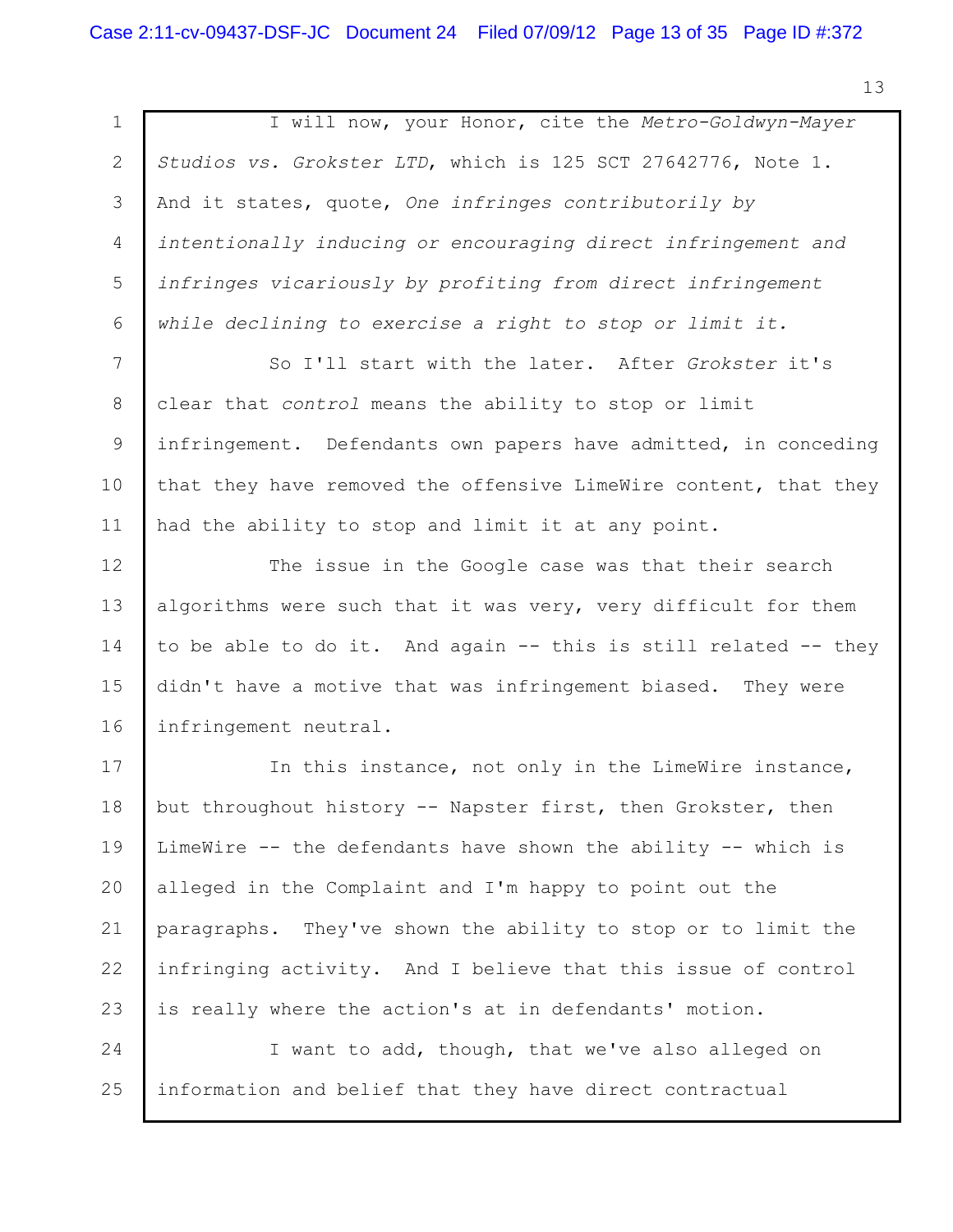1 2 3 4 5 6 7 8 9 10 11 12 13 14 15 16 17 18 19 20 21 22 23 24 25 relationships, but, your Honor, they've got that information. We don't have that. That's an issue for discovery, but certainly it's not required when control has been alleged. THE COURT: Well, maybe I misunderstood what they were saying, but obviously they can remove -- I shouldn't say *obviously* because I don't know how all this works very well, but they can say, *Okay, we're not going to have LimeWire here available for download anymore,* but that doesn't mean that nobody can download copyrighted material using LimeWire. It just means it can't be done by getting it through CNET. MR. MARQUART: That's right, but the cases focus on the defendants' ability to stop its contribution, and it's also noted in the Complaint that 95 percent of all of the downloads of LimeWire came from Download.com so it's a significant effect. Let me -- THE COURT: Are they using Download.com to download it, to download the copyrighted material, or do they get LimeWire itself from Download.com and then -- MR. MARQUART: They get -- what they do is they go to Download.com. They search for peer-to-peer software. They immediately get all sorts of links with tutorials as to which software are better by CNET agents telling them how to download those tools and then instructing them, as they themselves directly infringe, how to use those tools to infringe. And our contention is -- there's a lot made about this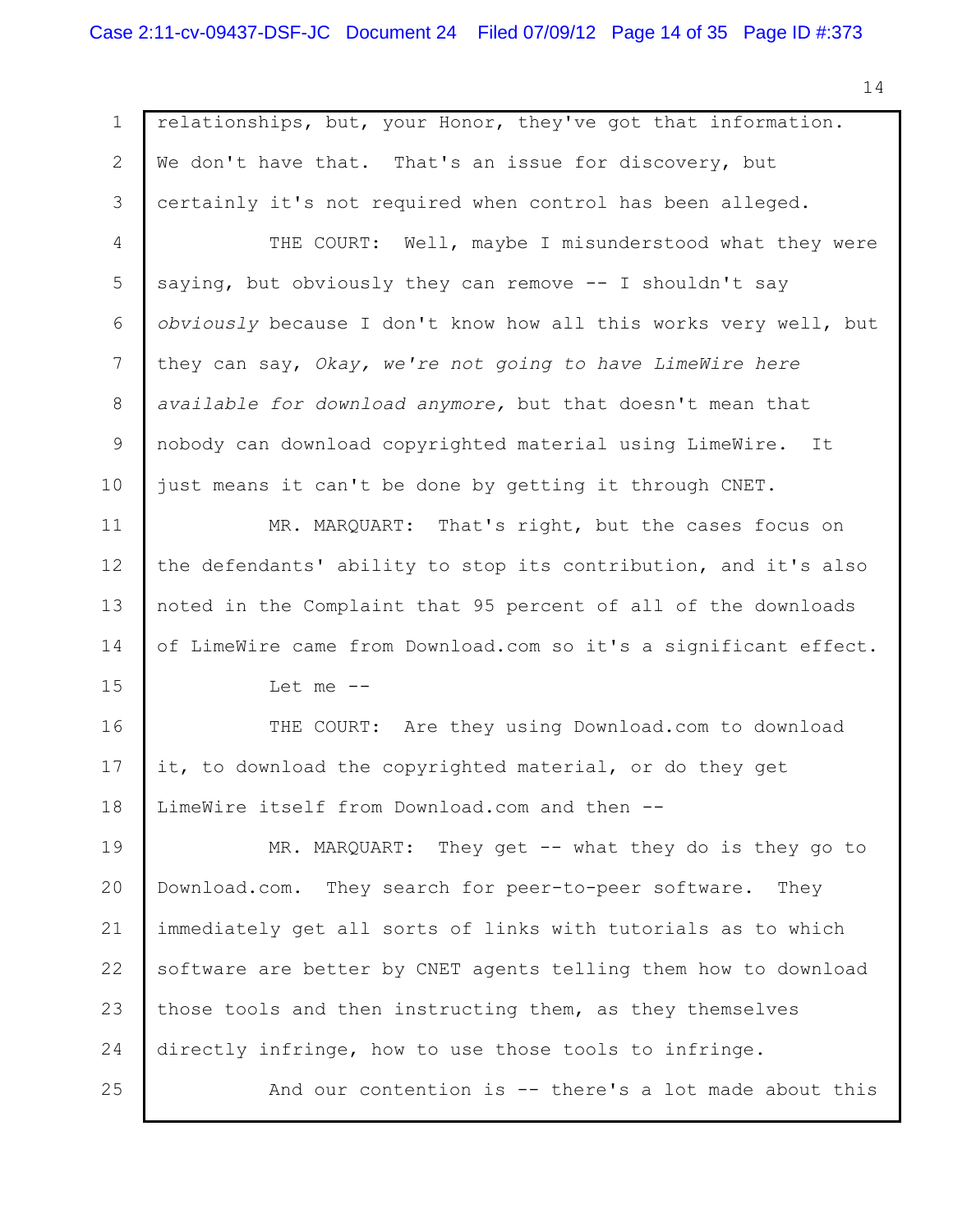1 2 3 4 5 6 7 8 9 10 11 12 13 14 15 16 17 18 19 20 21 22 23 24 25 secondary versus tertiary offense. There's no evidence in any of the authority, *Grokster* or otherwise, in any of the authority, including the remanded *Grokster* opinion from 2007, that suggests that it matters what level you're at. What matters is the intent. Again, I'm going back to inducement. Sticking to the point of vicarious, what matters is their ability to stop or limit the infringement. Clearly if they're able to stop or limit 95 percent of the LimeWire downloads, as they did, then they're able to stop or limit users from using LimeWire to infringe. THE COURT: But I'm still not understanding how they do that. If -- if the -- if I wanted to do that, I would download LimeWire itself to my computer; right? MR. MARQUART: Right. THE COURT: And then I would find somebody who wants to share a copyrighted item, and my computer and that person's computer would communicate. Do we need Download.com for something? Do we use Download.com for something? MR. MARQUART: Well, Download.com is providing instructions as to how to use it. THE COURT: Yes. But once I know how to use it, then what? There's a lot of things people teach me. I don't need to go back -- MR. MARQUART: I will concede that once LimeWire is downloaded, there is no need to access Download.com any longer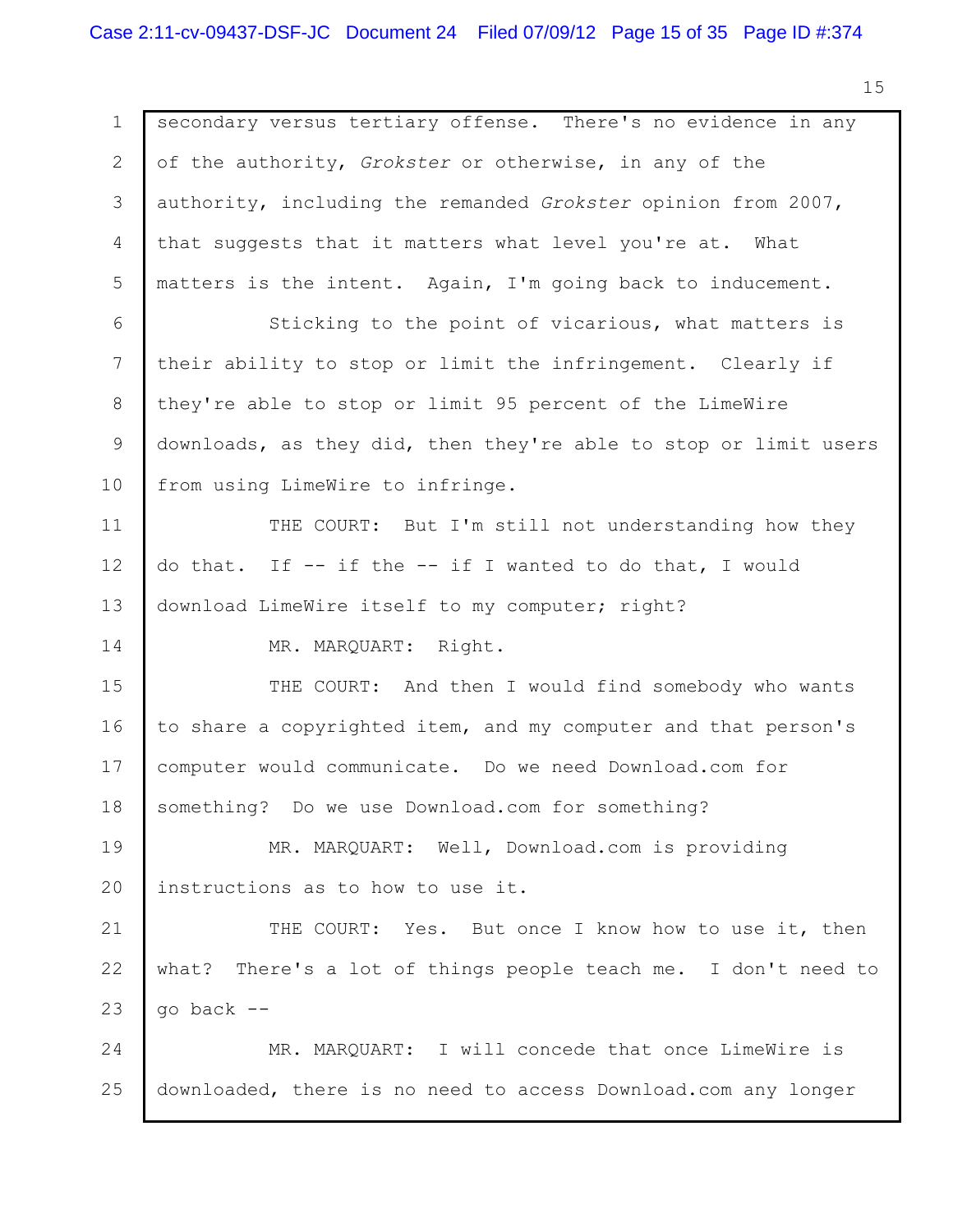1 2 3 4 5 6 7 8 9 10 11 12 13 14 15 16 17 18 19 20 21 unless one needs instruction as to how to do it. I think we've already covered that. That's inducement. But if I may, I want to read in the record what is alleged as to vicarious liability and control. This is Paragraph 167 of the Complaint on page 49: Quote, *Defendants are liable as vicarious infringers for the copyright infringement committed via P2P client software that defendants distributed and promoted, including LimeWire and others as noted above. At all times relevant to this action, defendants/I have had the right and ability to control and/or supervise the infringing conduct of P2P client software publishers and individual users, either by direct contractual relation or as a matter of practical control, including, without limitation, through their ability to cut off distribution of P2P clients and listing on Download.com any and all versions of software and defendants' ability to cease publishing articles promoting and instructing users on the use of P2P software for infringement.* And of course we allege they've had a direct financial interest and that's been alleged throughout the Complaint. I don't think there's any dispute about that allegation. So, your Honor, clearly I just simply do not believe

22 23 24 25 that the law requires under the element of control that Download.com actually, in every instance the infringement is occurring after a download of LimeWire, participate meaningfully in that particular instance. Clearly they provided both the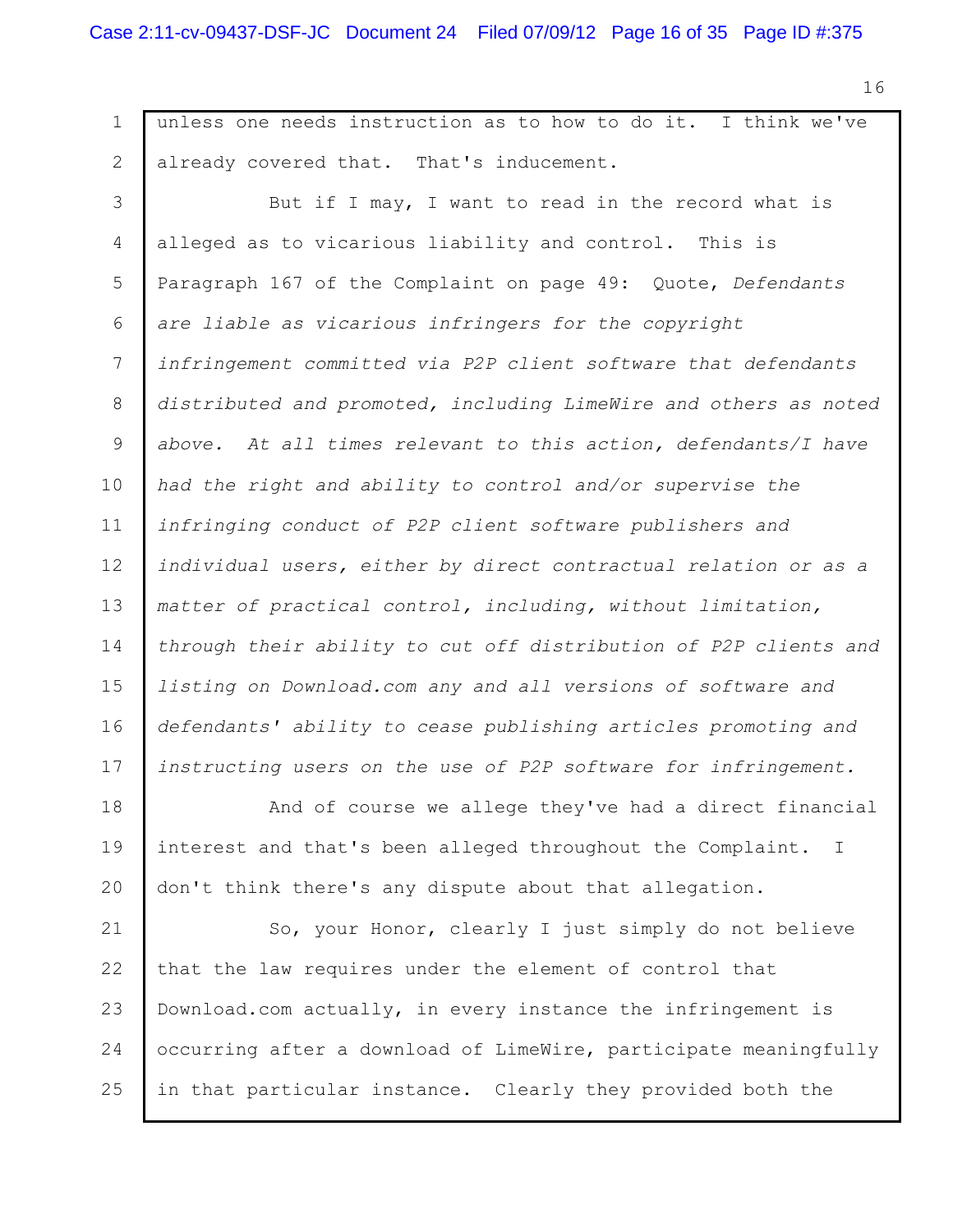1 2 3 4 5 6 7 8 9 10 11 12 13 14 15 16 17 18 19 20 21 22 23 24 25 means and the instruction and in fact encouraged and profited thereby for users to download the tool, and once that happens, it sets in motion a network of events, a network of songs that include millions and millions of protected works and sets forth a sequence of events whereby users are now sharing protected works which Download.com is very well aware of. THE COURT: What more does vicarious liability, if there is such, give you than inducement? MR. MARQUART: I would concede, your Honor, that the damages -- in our mind, the damage theories are the same. In fact, there's an open question as to -- and many cases -- many of the cases in the circuit are confused sometimes, various versions of secondary liability, particularly contributory inducement and inducing copyright infringement -- sorry - contributory infringement. A lot of courts look at those as one and the same. The damages model would be absolutely the same. The difference is that we haven't yet discovered what I pointed out which was either by direct contractual relation and/or as a matter of practical control. Your Honor is taking issue with the practical control, as I understand your question, but we don't -- we've alleged on information and belief that there's direct contractual relations, and we do in fact believe that there were particular relationships. We talk about a pay-per-download system that was

17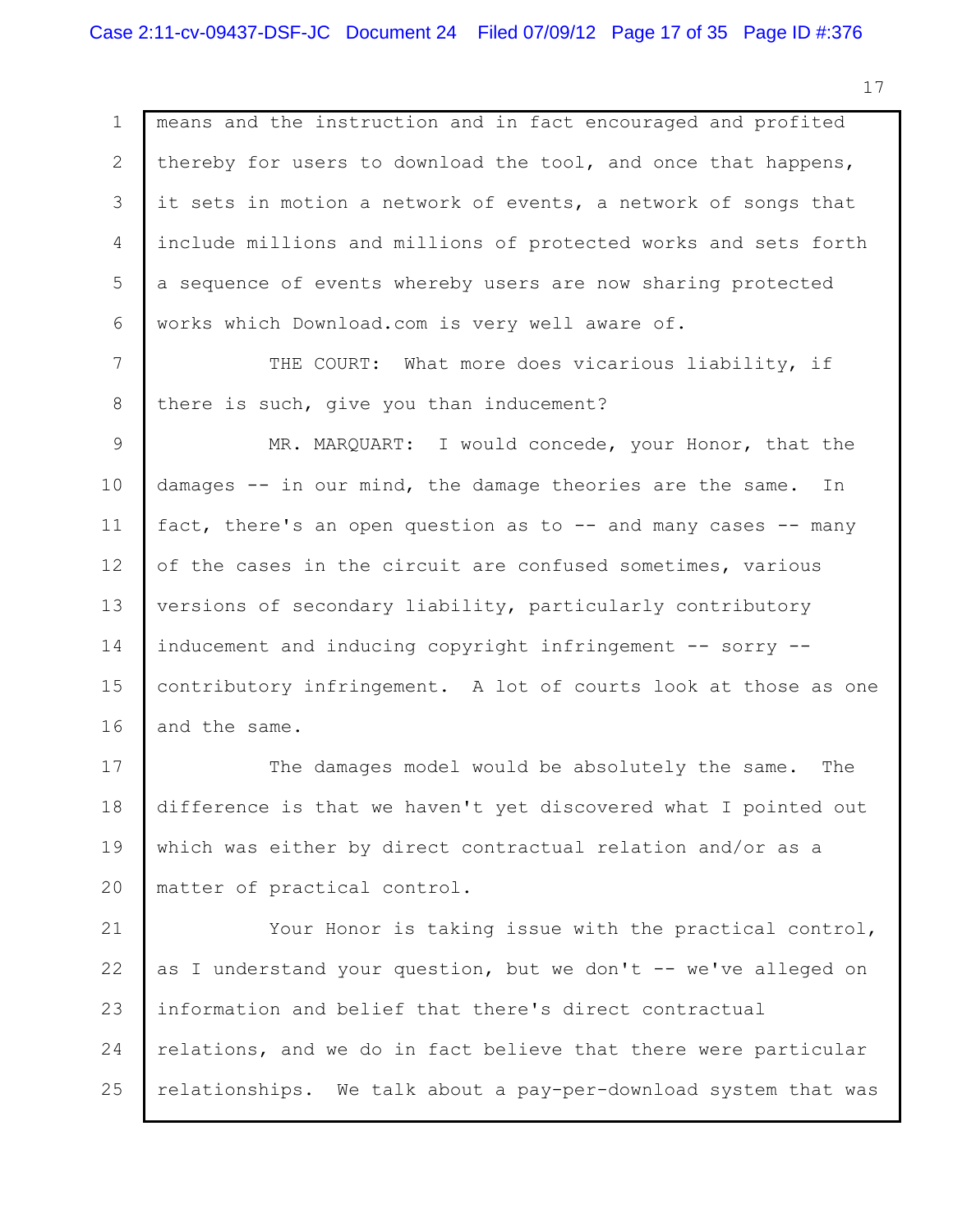1 2 3 4 5 6 7 8 9 10 11 12 13 14 15 16 17 18 19 20 21 22 23 24 25 a separate contract whereby individual LimeWire-type participants could pay and achieve a higher rank in the search listing and then would pay per download, sort of the way that Google's AdSense worked, but again that was in an infringement-neutral setting. So there a number of different facts that we believe weren't appropriate under Rule 8(a) or Rule 12(b)(6) that need to be discovered as to that element of control, and we would suggest that this is a premature motion for summary judgment. THE COURT: All right. Is there anything else you want to say? I'm not sure you've addressed material contribution, although everything kind of runs together here. MR. MARQUART: Yes, your Honor, I do want to address that. Thank you. Just to be clear, the elements of contributory infringement do differ slightly. Reading again from -- at the risk of citing the opinion that cites the opinion, I will read from *Newborn vs. Yahoo, Inc.* which is 391 F.Supp.2d, 181, 185 through 86. *A claim for contributory copyright infringement must allege, one, direct infringement by a third party; two, knowledge by the defendant that third parties were directly infringing; and, three, substantial participation by the defendant in the infringing activities.* So I think the materiality concern deals with that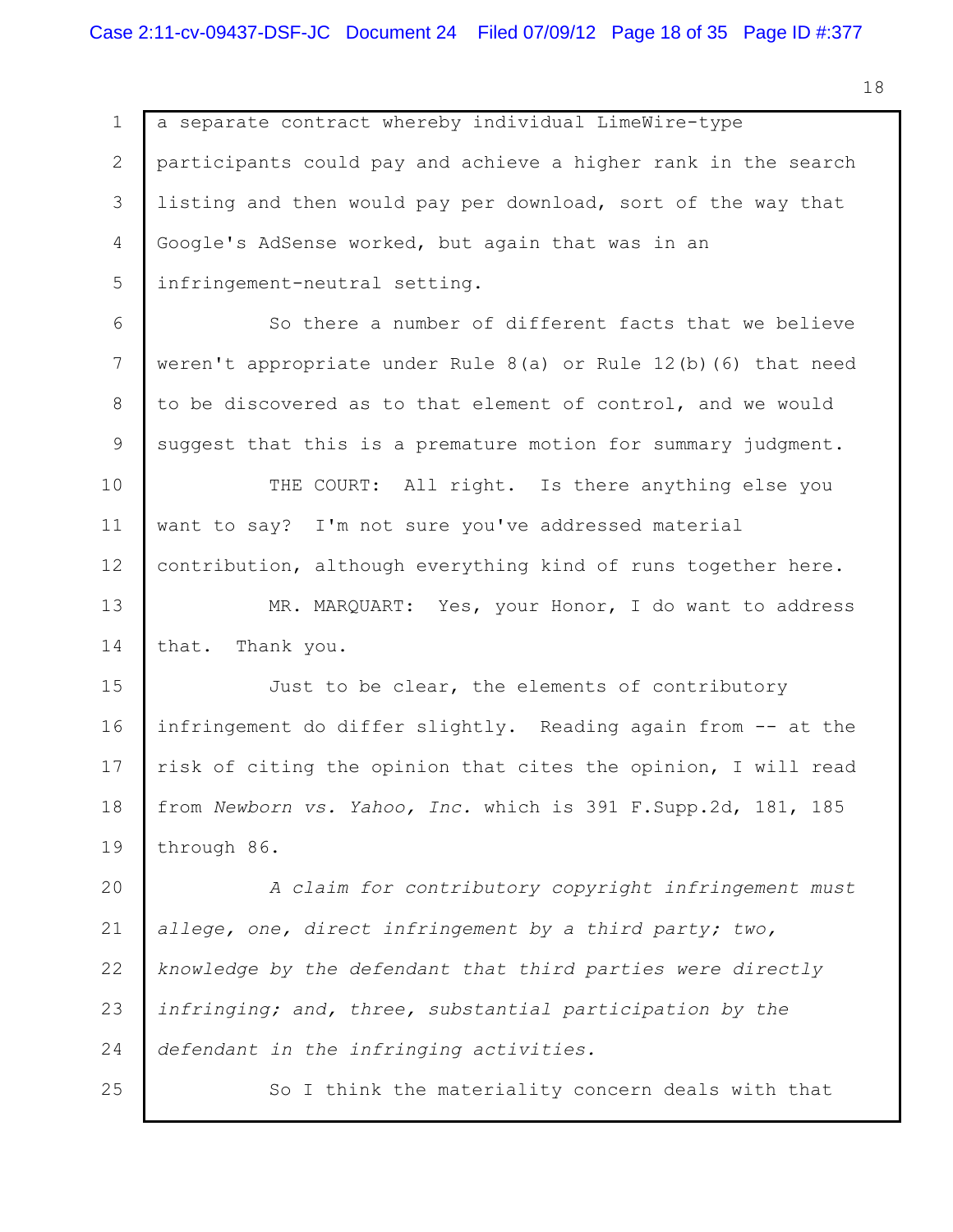1 2 3 4 5 6 7 8 9 10 11 12 13 third prong there. It's been described in different ways, but the Complaint alleges again that 95 percent of the downloads for LimeWire occurred through Download.com; that people came to Download.com and CNET for advice as to how to infringe; and that once there, CNET participated by literally showing them how their own paid editors could download this content on the fly, showing them their own direct infringement, and telling them to go and do it. And in our mind, all of it does bleed together, we agree, and the bases of damages are very similar once liability is determined. But in our mind, that clearly satisfies the materiality requirement or, as I had quoted, substantial participation by the defendant in the infringing activities.

14 15 16 17 THE COURT: All right. Thank you. And before I let you go, you mentioned something about an amendment for at least 14 or 15 of the plaintiffs. What do you plan to do with that so  $I$  can  $-$ 

18 19 20 21 22 23 24 25 MR. MARQUART: Yes, your Honor. That was not an amendment to the Complaint. That was an amendment for plaintiffs who already are named in the Complaint who are among those 19 pointed out to us, and that was filed today, and so it should be in the Court's files. I do have an extra copy if you would like me to provide it, but it's in the Court's record now. THE COURT: All right. Well, if you filed anything, there should be a mandatory paper chambers copy. We used to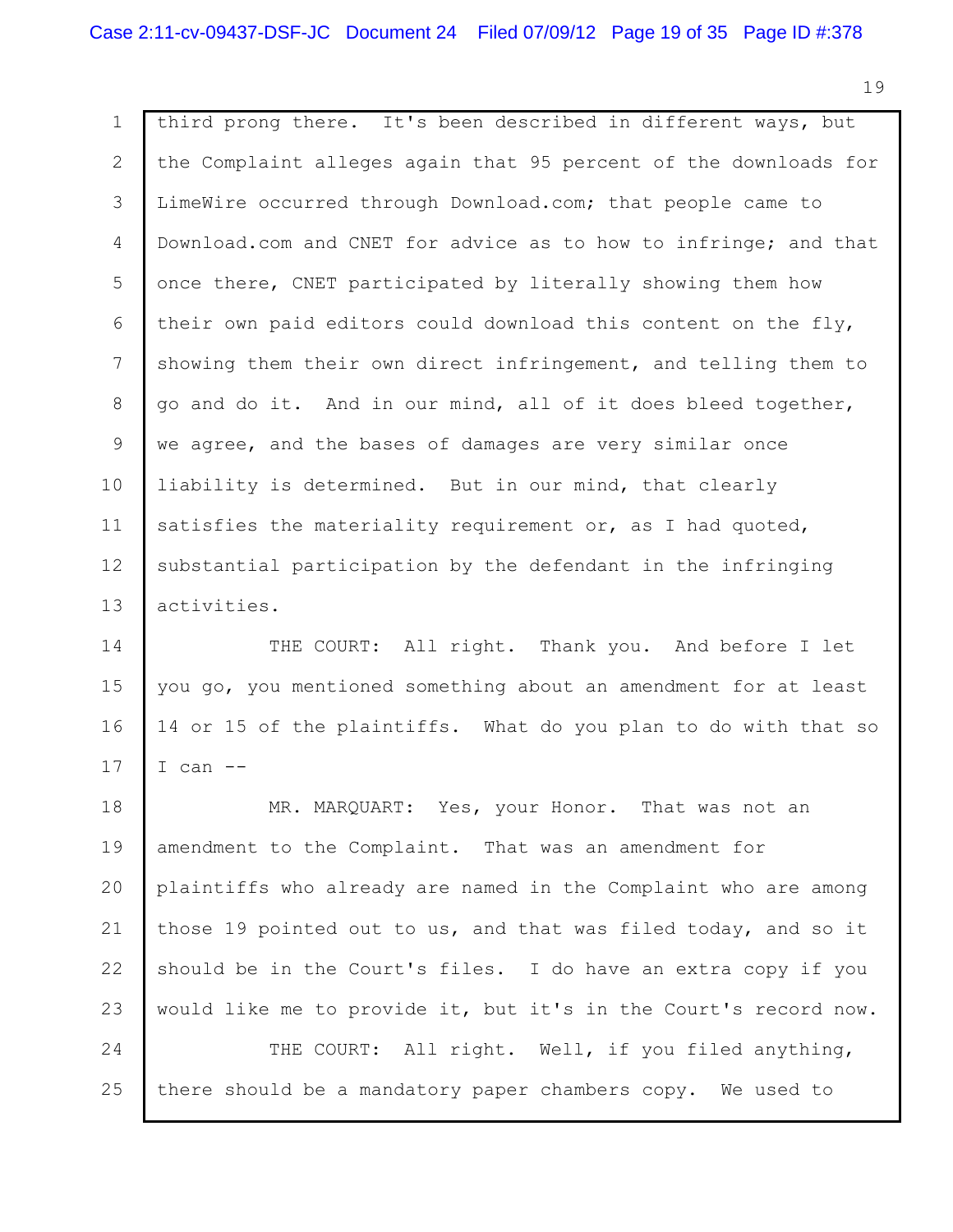1 2 3 4 5 6 7 8 9 10 11 12 13 14 15 16 17 18 19 20 21 22 23 24 25 call it a *courtesy copy* but we discovered that lawyers weren't really all that courteous so now we call it mandatory -- MR. MARQUART: Well, I'm both courteous and aware of the mandate. THE COURT: All right. Thank you. Mr. Kendall or Ms. Brill? MR. KENDALL: Your Honor, the theory of this case is an unprecedented one. The argument is that a tertiary actor that is in the business of maintaining a directory with some editorial comment associated with that directory can be liable at two removes from infringement that takes place. And there's no case that's been cited by my learned opponent that's anything like this. So what we're left to do is reason from precedents that are pretty far from the facts that we have here. And I'll say at the beginning that as the Court's comments indicate, there's more crispness with respect to the vicarious infringement and contributory infringement theories of liability which, in my view, makes them easier for us to succeed on this motion than there is for inducement. But I believe when you look hard at the precedents and the analysis in the cases and the policies that underlie that analysis, the same conclusion would be true of inducement. But if I may, let me start with vicarious infringement. Vicarious infringement is a common law doctrine that emerged from traditional vicarious liability. And

20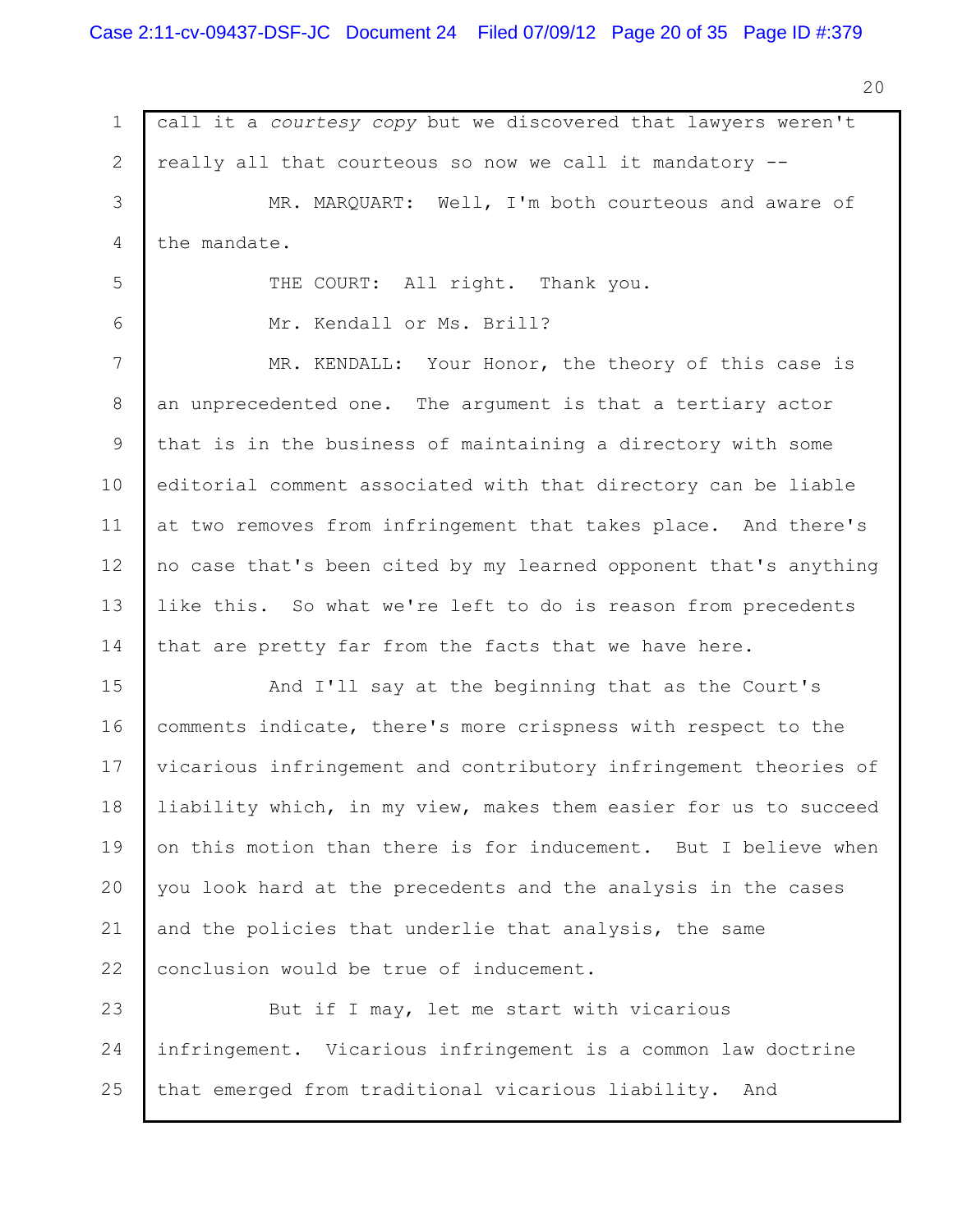1 2 3 4 vicarious liability in the typical tort context depends on one party's control of the alleged tort-feasor. Control is the key point and so it's been in the area of vicarious liability for infringement.

5 6 7 8 9 Now, we have two cases in this circuit which has been the leading circuit, in fact, I think really the only circuit that has been faced with cases and has needed to address claims against tertiary actors, those being the credit card companies in the *Visa* case and Google and Amazon in the *Amazon* case.

10 11 12 13 14 15 So the *Visa* case states the rule pretty clearly: *For vicarious liability, a plaintiff must allege that the defendant has first the right and ability to supervise the infringing conduct,* and that, of course, is the conduct of the users of a peer-to-peer software, *and secondly, a direct financial interest in the infringing activity.*

16 17 18 19 20 Now, the Court in the *Amazon* case went on and explained that control over direct infringer occurs when the party in that case, Google or Amazon, has a legal right to stop or limit the infringing conduct, as well as the practical ability to do so.

21 22 23 24 25 In the example that your Honor gave, the user of LimeWire who can get LimeWire from any of a number of different sources was not under the control of either of the defendants in this case. Now we'll just call it CBS Interactive. CBS Interactive has no knowledge of who that individual may be.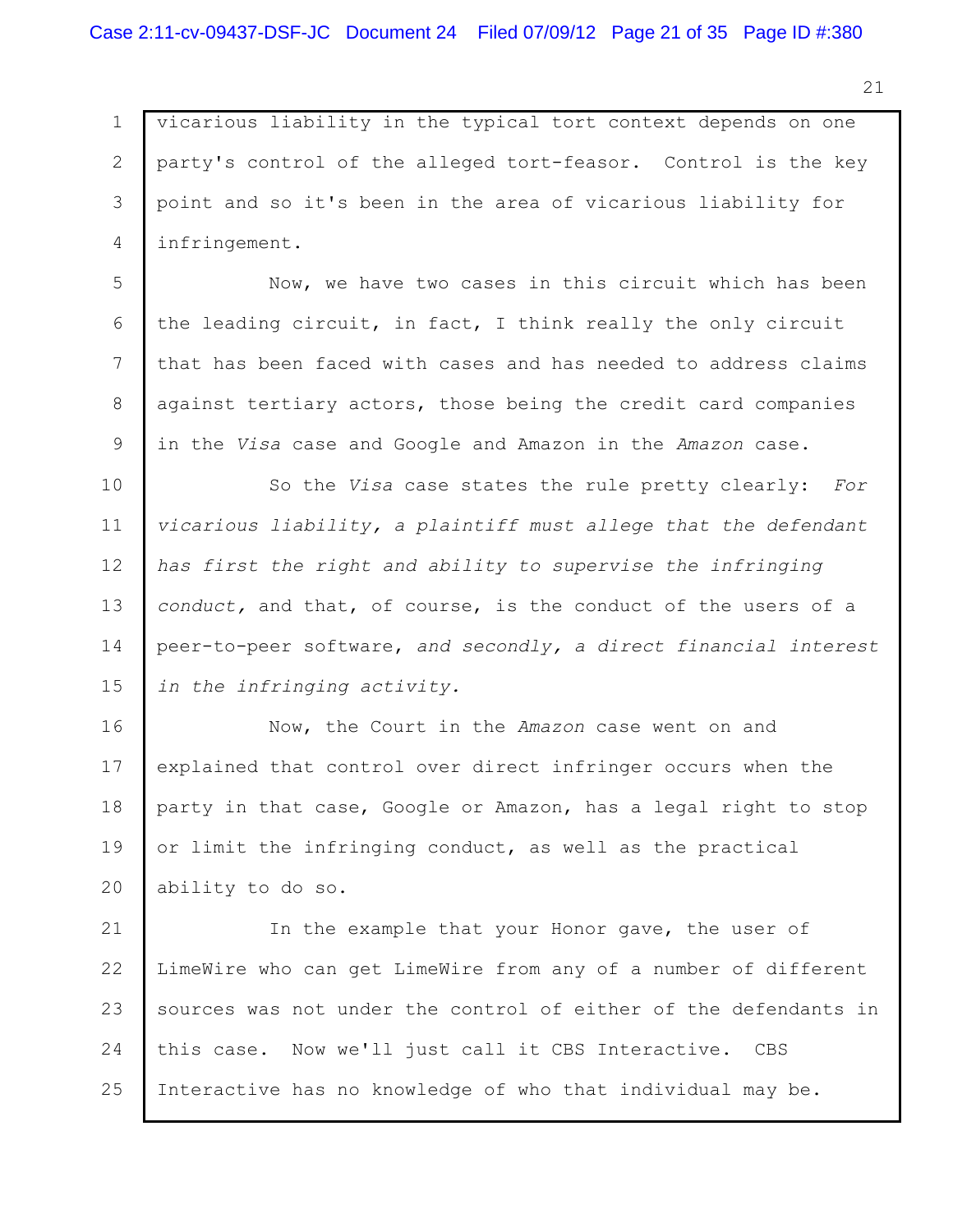1 2 3 4 5 6 7 8 9 10 11 12 13 14 15 16 17 18 19 20 21 22 23 That individual can conduct the unlawful activity without any assistance whatsoever of any sort from my client. The only cases that are actually cited in the brief that address the vicarious infringement issue and are relied upon that come from this circuit -- and by the way, that *Newborn* case that was just cited to you, not only was that not cited in their briefs, but it's a District of -- district court from the District of Columbia case. And so let's just understand that it either has analysis or not, but merely quoting some language doesn't really advance the ball very much. CBS has no privity at all with these alleged direct infringers. We don't know who the direct infringers are. They're not alleged in the Complaint as to who they are. And no right and no practical ability to stop them from infringing. And this is very different from the concert promoter who can stop the concert where the allegedly infringing music was performed in the *Gershwin* case, and it's very different from the swap meet owner who can say sellers of pirated CDs, *You can no longer sell CDs here.* But we don't have that practical ability and we don't have the *de jure* right to stop the primary infringer. Now, with respect to contributory infringement, there are two types. Let me first focus on the contributory

24 25 infringement that is not inducement. We have here the *Napster* case, the *Perfect 10/Amazon* case to look to in this circuit.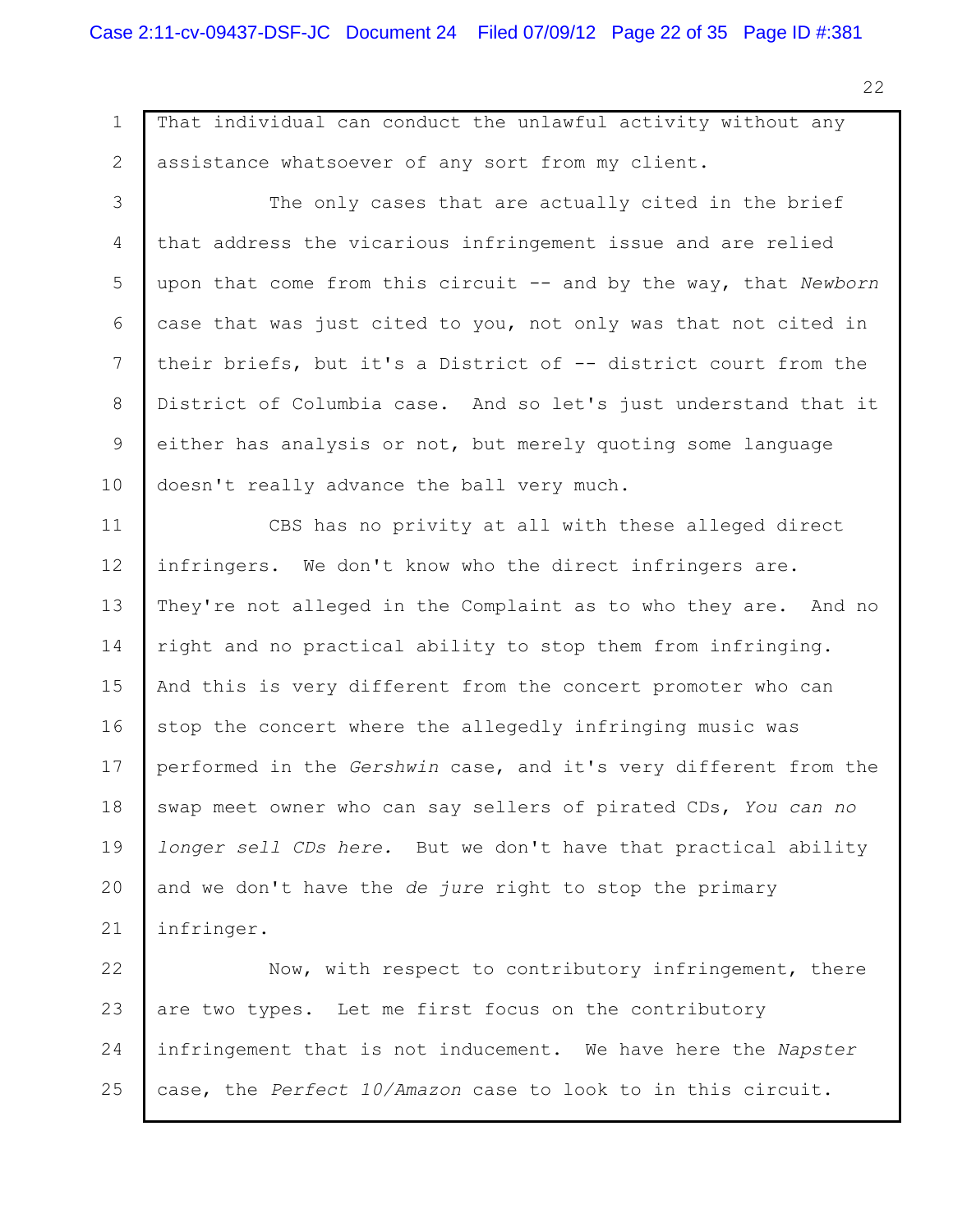1 2 3 4 5 6 7 8 And the *Perfect 10/Amazon* case says that *a computer system operator*, such as Download.com, *could be contributorily liable if it has actual knowledge that specific infringing material is available using its system,* meaning its website, *and can take simple measures to prevent further damage to copyrighted works yet continues to provide access to infringing works.* Well, none of that is happening here, none of those things is happening here.

9 10 11 12 13 14 15 16 The most that can be said that is happening here is that you can go to Download.com, as you can to many other websites, and in addition to being able to find thousands upon thousands of other software programs, you can also find peer-to-peer programs, and you can then follow a link to the website of a peer-to-peer operator and take it from there, if you choose to, with that peer-to-peer operator's website, including downloading the software from that website.

17 18 19 20 21 22 23 24 25 None of that entails any specific infringement of any work of any kind by the Download.com website or the defendants who operate it. None of it entails any knowledge of any specific acts or infringement by any end user who happens to come to our website first before going to the peer-to-peer website and going on with its activities, and none of it entails that we knew or could have known anything about what people who visit our website do. What this amounts to is a claim that merely making a link available, together with some editorial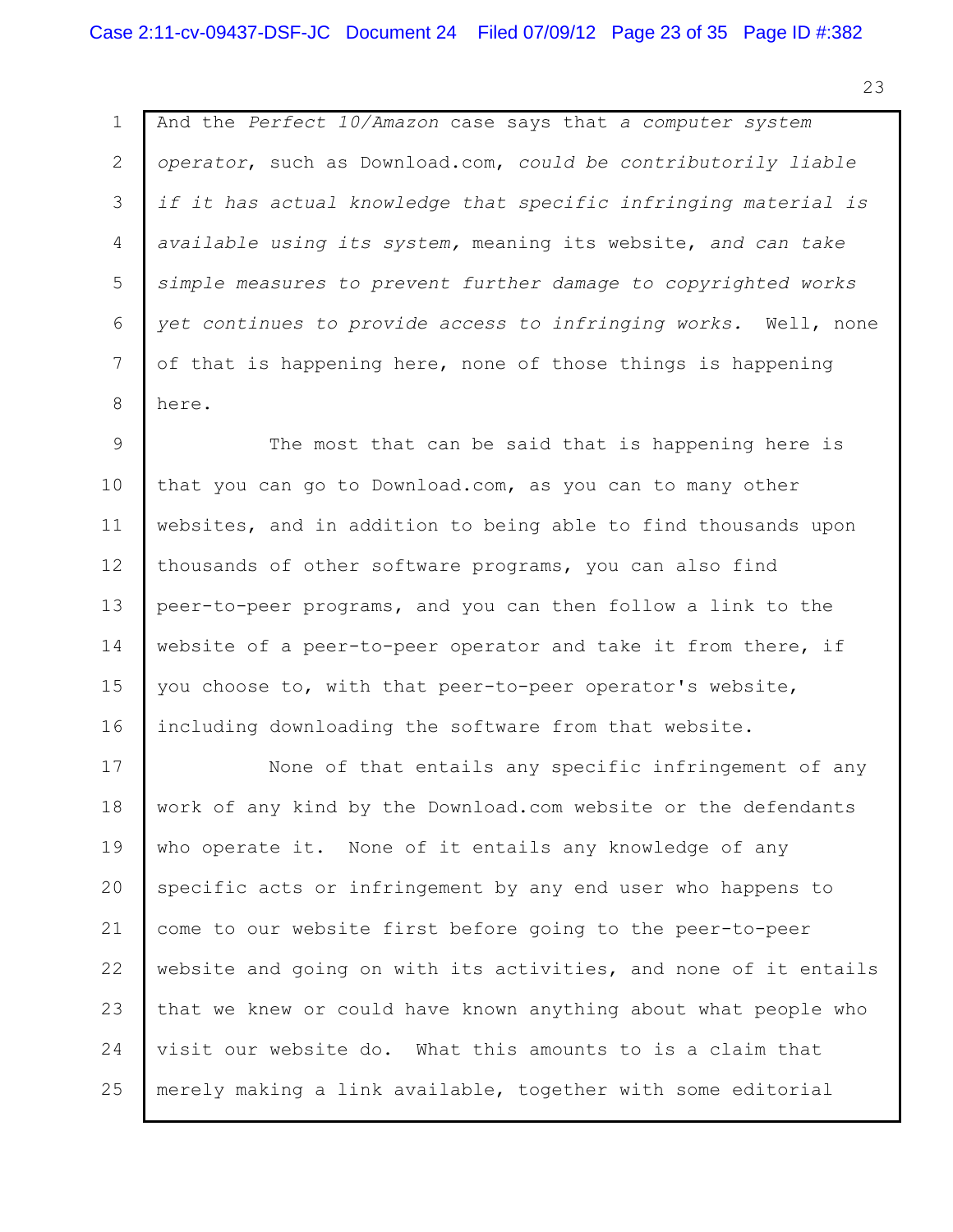1 2 3 4 5 6 7 8 9 10 11 12 13 14 15 16 17 18 19 20 21 22 23 24 25 content, which I'll get to in a moment -- but focusing on the link for a moment, making a link available to create liability. Now, Google did more than that in the *Amazon* case. Google not only linked to the specific infringing conduct - content, unlike here where we only link to the peer-to-peer software site; we're not linking to any infringing content of any kind. But Google also had a thumbnail copy of that content on a website that a consumer would then see a copy of Perfect 10's copyrighted material but only in a thumbnail form. We don't have any content of any of these plaintiffs on our website at all. So we are at a more attenuated relationship with the content; in fact, no relationship with the content than was Google. So I think, your Honor, under the elements that have been found as to vicarious infringement and contributory infringement in the Ninth Circuit, it's quite clear that those elements are not satisfied here, which brings me to inducement. The problem with inducement is that the language of the *Grokster* opinion, which deals with a very different set of facts, is, I think we all have to recognize, loose enough to make it possible to make allegations that would seem at first blush to fit within some of that language, and what I now wish to do, your Honor, is argue why the Complaint, which I'm struck with obviously, doesn't do that. If this case goes forward, there will be questions about the satisfying of Rule 11 with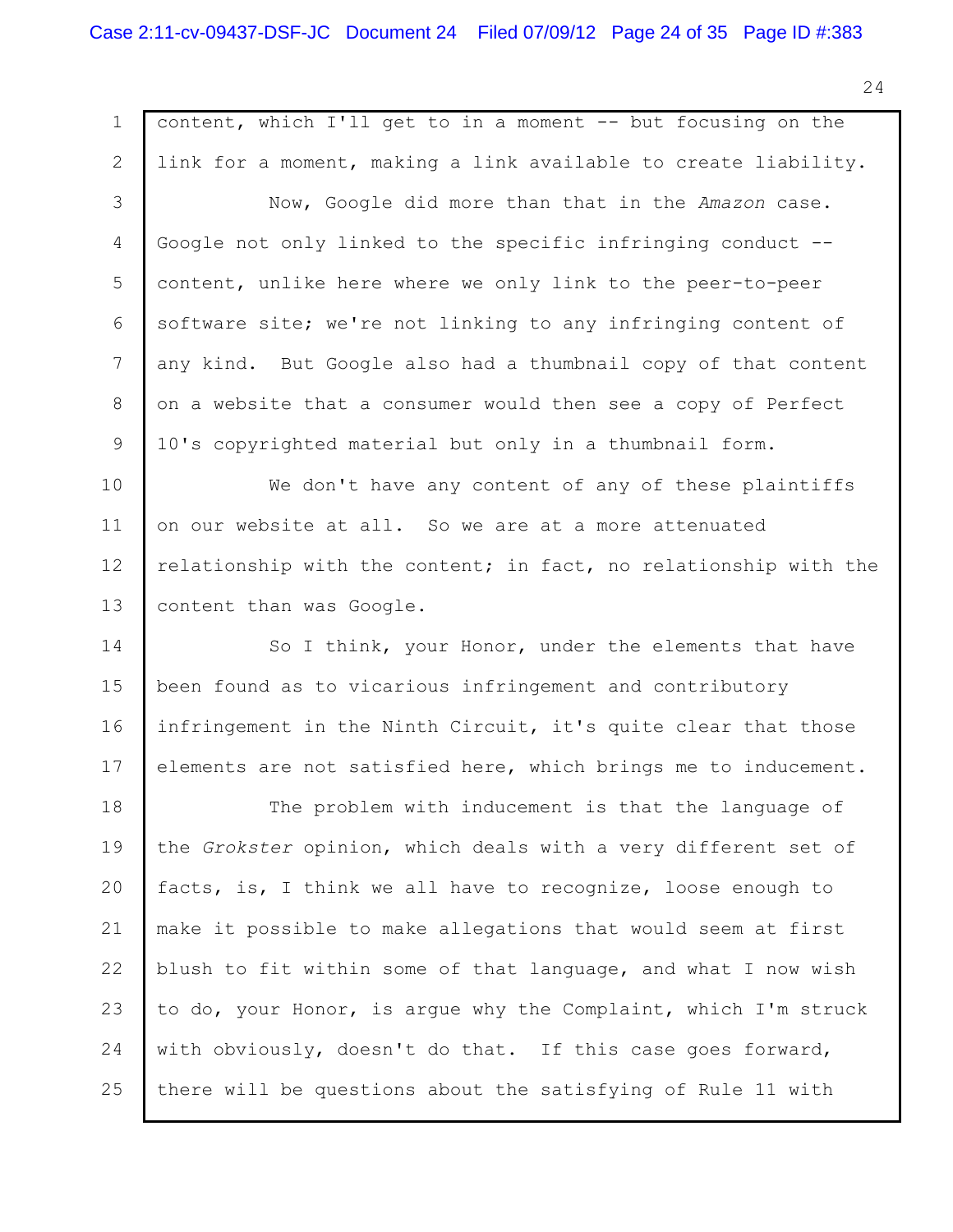1 2 3 4 5 6 7 8 9 10 11 12 13 14 15 16 respect to some of those allegations, but I can't make those arguments now. Let me start with what is alleged in the Complaint and what is also conceded by other allegations in the Complaint. So what is alleged in the Complaint is that CBS Interactive maintains the world's most comprehensive directory of software, and that among the software programs that are discussed and to which links are provided -- not to the software program itself, but to the website where the software program can be found -- include some peer-to-peer software programs. There is no question that based on the Complaint that a massive amount of information is available on Download.com and CNET.com that has nothing whatsoever to do with peer-to-peer software at all. But they're focusing on what does have to do with peer-to-peer software. What they have to satisfy under the

17 18 19 20 *Grokster* language is that the defendants here intended -- and I'm now going to quote from *Grokster* at page 940: *To bring about infringement and distributed a device suitable for infringing use*.

21 22 23 24 25 Now, the Supreme Court was discussing that in the context of *Grokster* and also, I think it's fair to say, a discussion of the prior *Napster* case in which the whole purpose of Napster and then Grokster at issue was to further infringement. That's what those companies did. That's what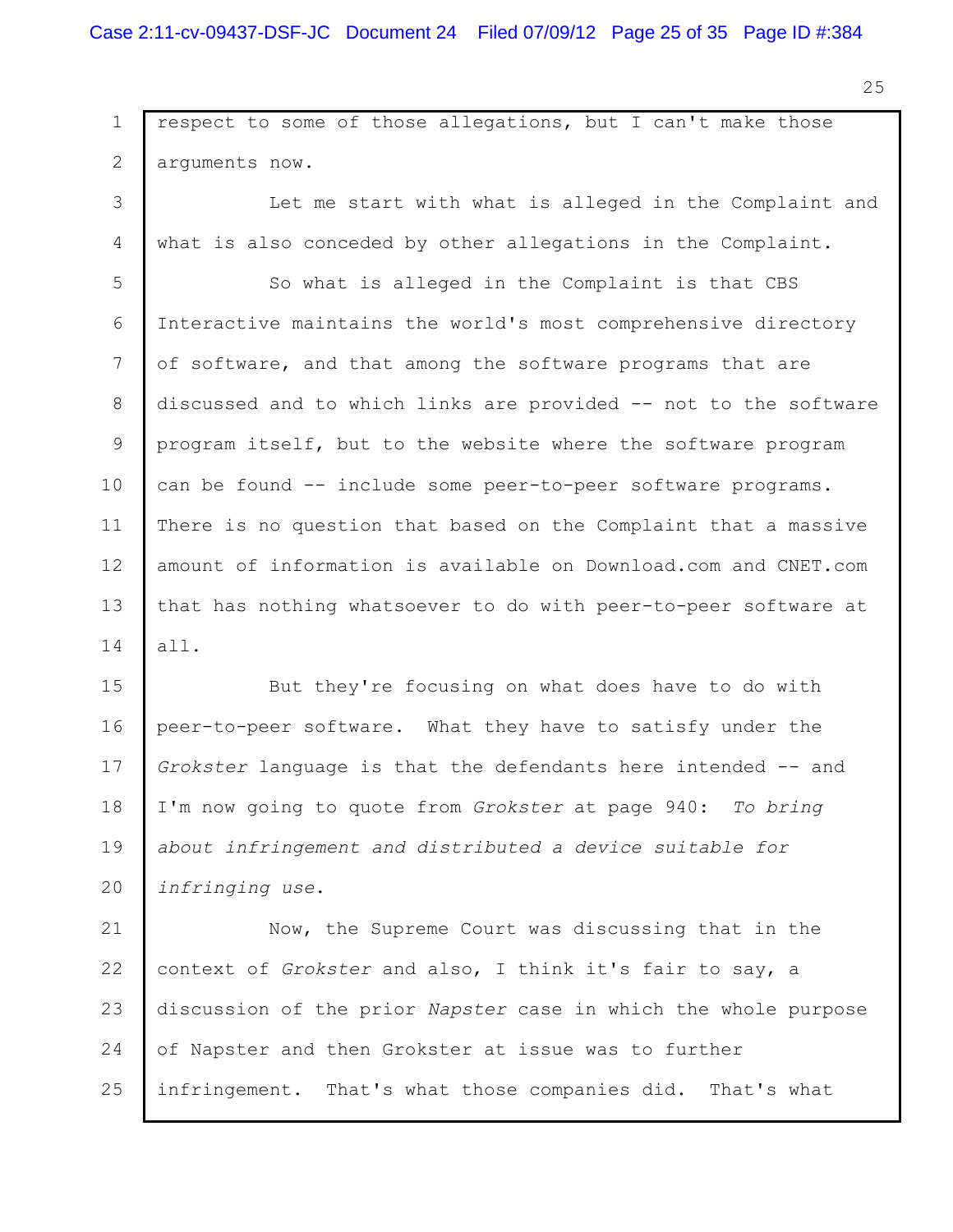1 2 3 4 5 6 those programs were for, and there was evidence that literally millions of infringing works were available through those networks that were operated by Grokster and its predecessor, Napster. There is nothing like that here because Download.com and CNET.com don't operate anything that has any infringing content on it, according to this Complaint.

7 8 9 10 11 12 But the other question is did the defendant intend, in addition, to bring about infringement. Now, here we get to a problem because CNET.com is probably the leading source for information about software. So in addition to trying to find the boundaries of culpability, we also have to take account that we're finding the boundaries of First Amendment protection here.

13 14 15 16 17 18 19 20 21 22 23 24 The Complaint concedes that peer-to-peer software is not per se illegal. That's at Paragraph 154 of the Complaint. And obviously then it follows that there's nothing per se culpable about being a user of peer-to-peer software, and in fact the Court in *Grokster* noted that peer-to-peer technology that enables internet users to share files which can include their own works or public domain works or licensed media files is a great benefit. So there's nothing wrong with a directory pointing to peer-to-peer software for appropriate uses. And there's certainly nothing wrong with reporting on how to use it or reporting on which softwares can download files more efficiently.

25

So there has to be more in order to find liability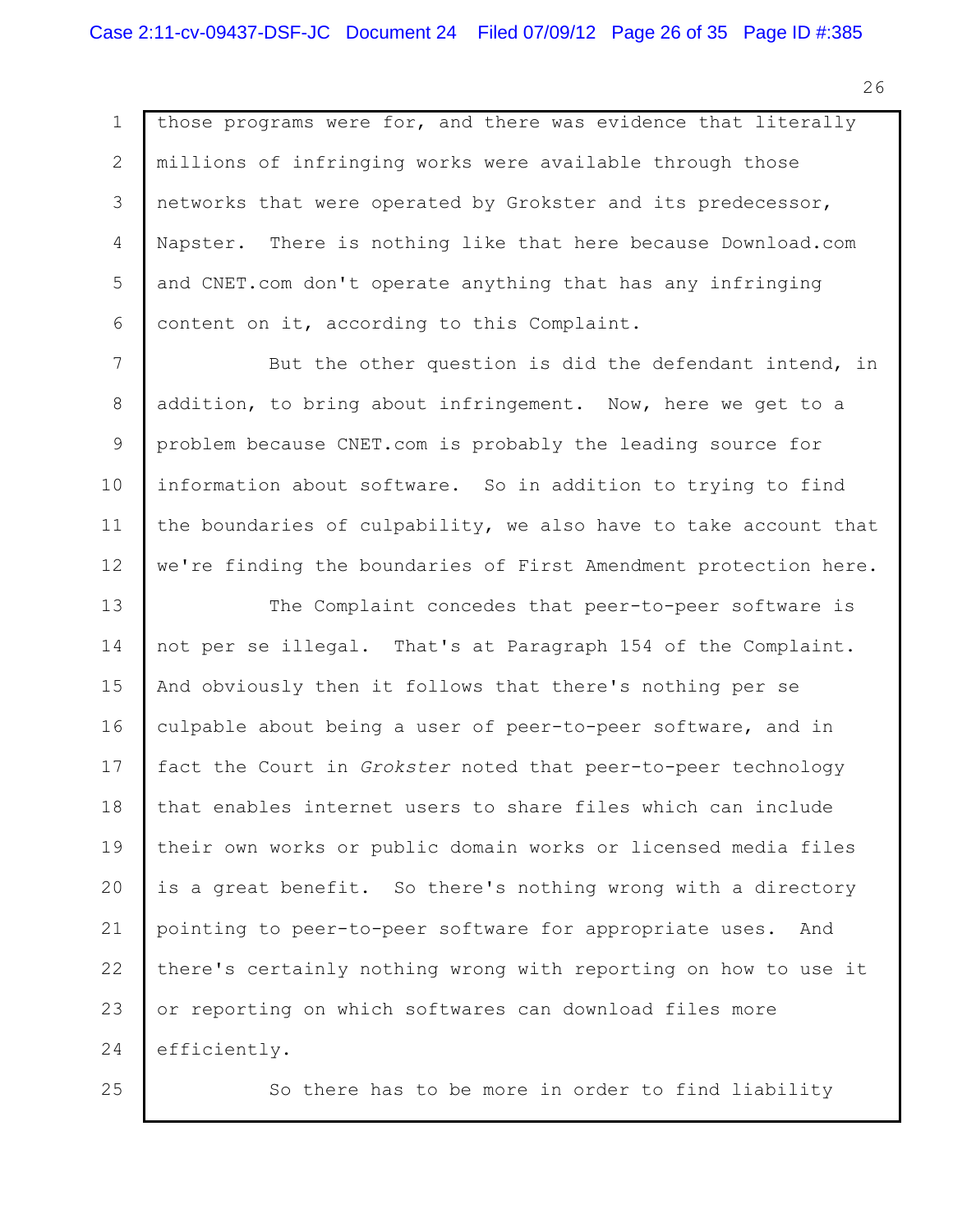1 2 3 4 here, and whatever that liability is premised on has to be something from which the Court could draw, you know, a principle that would govern activity particularly in this First Amendment area.

5 6 7 8 9 10 11 12 So what do we have on what could constitute culpable conduct that would satisfy the inducement standard? Really the best way to think about that, I believe, is to look at what the *Global Tech* case, the patent case that was recently decided by the Supreme Court, said about what was at issue in *Grokster*. So the issue in the *Global Tech* case was the level of knowledge and culpability that was required in order to be liable for patent infringement based on an inducement theory.

13 14 15 16 17 18 19 20 And as the Court will remember from reading *Grokster*, the *Grokster* court goes on at great length to describe the various forms of secondary liability at issue in *Grokster*. Here we have to be tertiary. *The varios forms of secondary liability either derive from the common law or from the patent law.* So the patent law is a good place to look, and that's why in - what the court said in *Global Tech* I think it's very helpful to try to interpret *Grokster*.

21 22 23 24 25 The Supreme Court in *Global Tech* last term reiterated that inducement liability is confined to instances of culpable action requiring knowledge of the existence of the patent that is being infringed. That's in the *Global Tech* case, 131 Supreme Court at 2068.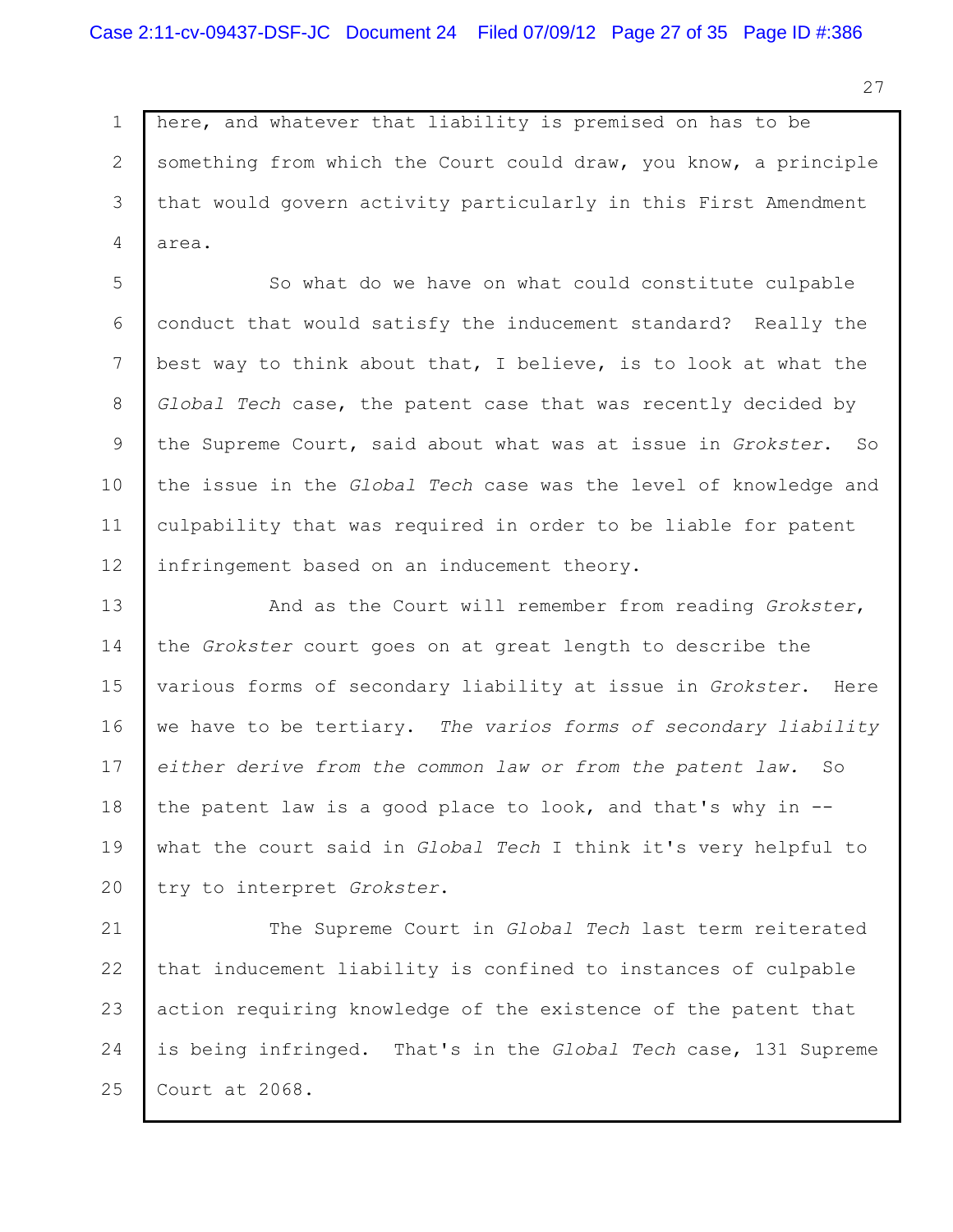1 2 3 4 5 So here the analog would be that Download.com would have knowledge of the fact that primary users of its website, the Download.com website, are using that site to infringe the plaintiff's specific copyrighted works. Well, of course, as I've said, that's not happening at all.

6 7 8 9 10 11 12 13 14 The next level of remove, which I submit is not a basis for liability at all, is to say that the operators of Download.com are aware of specific infringing activity occurring at a peer-to-peer software site, which is not an illegal one. LimeWire, once it's declared illegal, that's another story. That's why it comes down off of our website, but the question is should Download.com be removing all peer-to-peer software since all of them are subject to misuse, just like the Betamax was subject to misuse.

15 16 17 18 19 20 The *Global Tech* court pointed out at page 2070 that in *Grokster,* the defendants were fully aware of the acts that constitute infringement and violated the rights of copyright holders that were occurring on the *Grokster* network, and of course they had to be. That was the whole purpose of the network.

21 22 23 24 25 That I submit, your Honor, is the standard that's not met here for inducement. There's no showing -- there's no allegation other than the bald conclusory allegations that don't suffice under the *Iqbal* case. There's no specific fact of any kind showing awareness, and that's where I believe the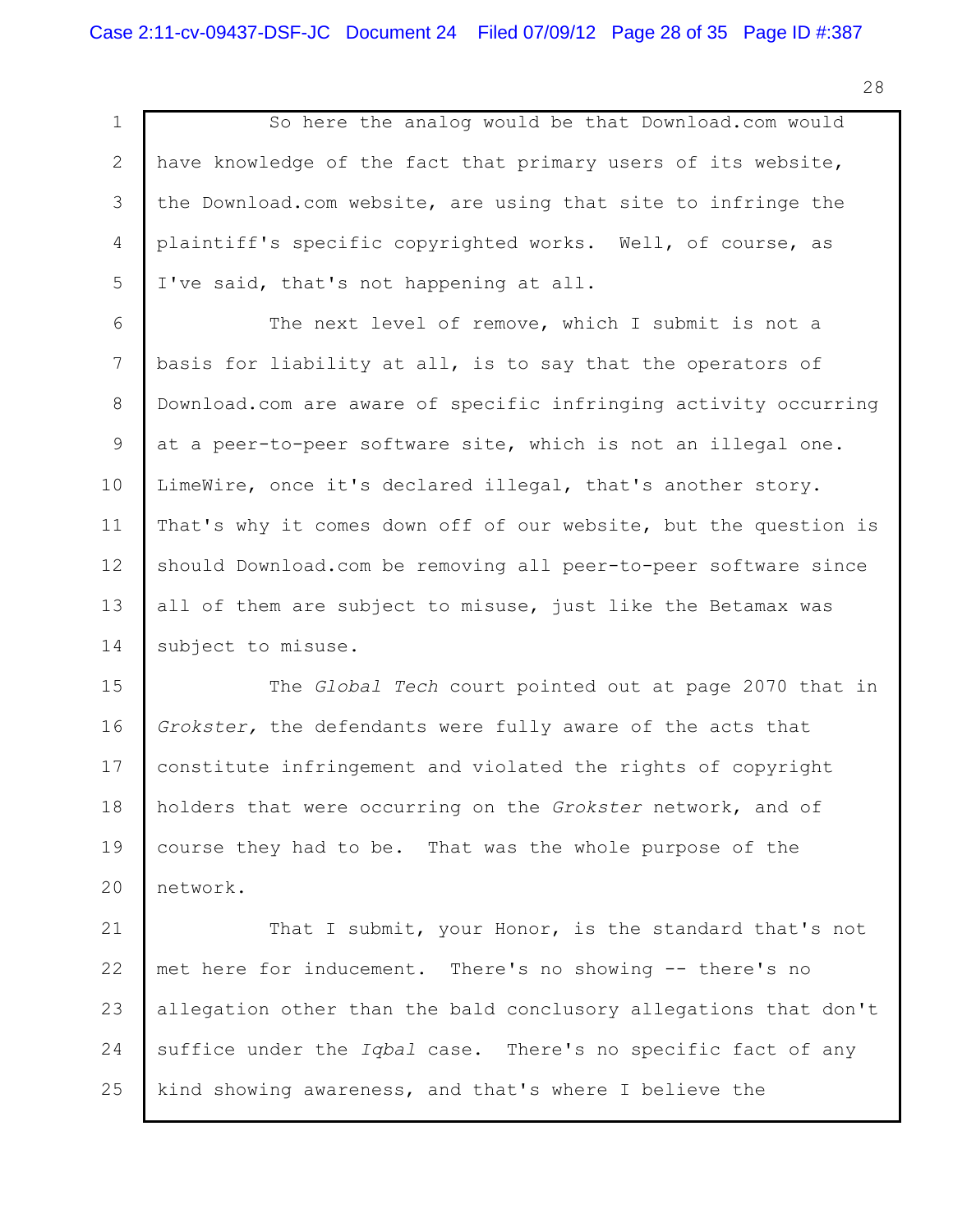1 2 3 4 5 6 7 8 9 10 11 12 13 14 15 16 17 18 19 20 21 22 23 24 inducement claim fails. It also fails, we would argue, based on Ninth Circuit law. In the Ninth Circuit, the Court held in the *Perfect 10/Amazon* case that the plaintiff must plead and prove that the defendant promoted its own services for the purpose of infringement, and I submit there's no allegation to that effect here nor could there be. Similar law, your Honor, from the *Luvdarts* case that we also cited, 2011 Westlaw 997199 at page 2, which was the wireless carrier case. And finally, your Honor, if I could discuss the editorial commentary on which they rely. I don't think it's a fair characterization for counsel to say that Download.com tells the user -- and, I mean, even as alleged in the Complaint - *download this and here's how to use it*. They have pointed to some editorial commentary that is not on the link page but is just available on the website. A lot of the editorial commentary they point to is pre-Grokster when it wasn't clear what the status was of even Grokster. But some of it is post-Grokster. But it is not as if it is a -- an advertisement to use Grokster coming from the operator of Grokster. Instead, this is a discussion of the merits of different peer-to-peer softwares coming from an organization whose news gathering includes that sort of commentary. So the question this raises is whether that content

can be the basis for distinguishing us from the credit card

25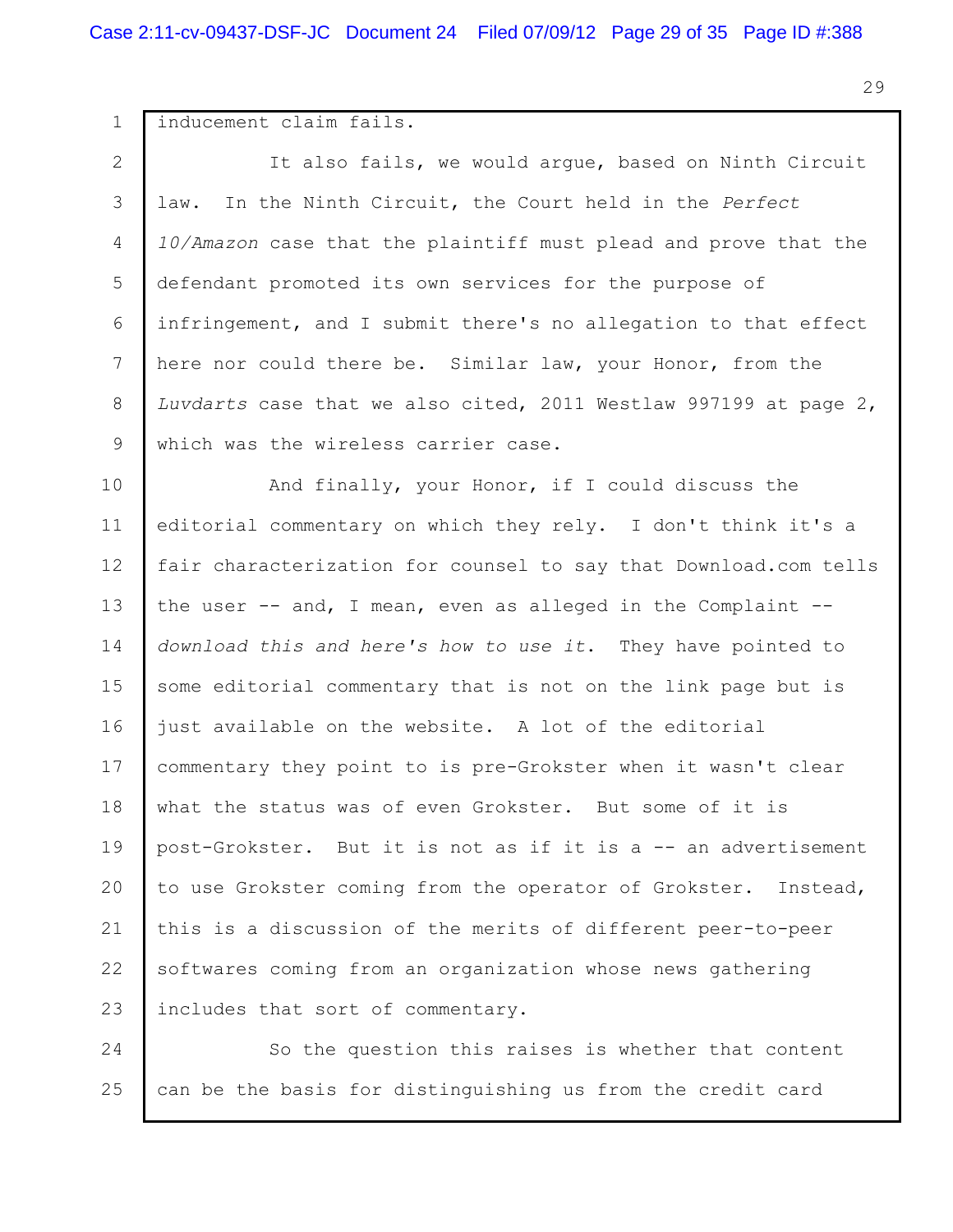1 2 3 4 5 6 7 8 9 10 11 12 13 14 15 16 17 18 19 20 21 22 23 24 company, which is their argument. That's how he began his argument. And I submit that we're in very dangerous territory if the content is the only basis for liability here. In the *Sony* case, the Court pointed out the reluctance of the judiciary to expand copyright protections without explicit legislative guidance because of the settled principle that the protection given to copyrights is wholly statutory. So this isn't supposed to be judge-made. That's at page 417 in the *Sony* case. The Court expressed a need to be circumspect in construing the scope of rights where Congress has not plainly marked the course, page 131. And then the Ninth Circuit has echoed these concerns that we evaluate, in that case, the Perfect 10 against Visa case. Perfect 10's claims: *With an awareness that Congress has determined it to be the policy of the United States to promote the continued development of the internet and the interactive computer services and the other interactive media and to preserve the vibrant and competitive free market that exists for it.* Your Honor, the problem here is that if CBS Interactive can be liable here, there would be -- on an inducement theory on this Complaint, it would be very difficult to advise a client that wishes to have any commentary about an internet cite. Suppose I was giving advice to the *Los Angeles*

25 *Times* and they came to me and they said, *We provide links to*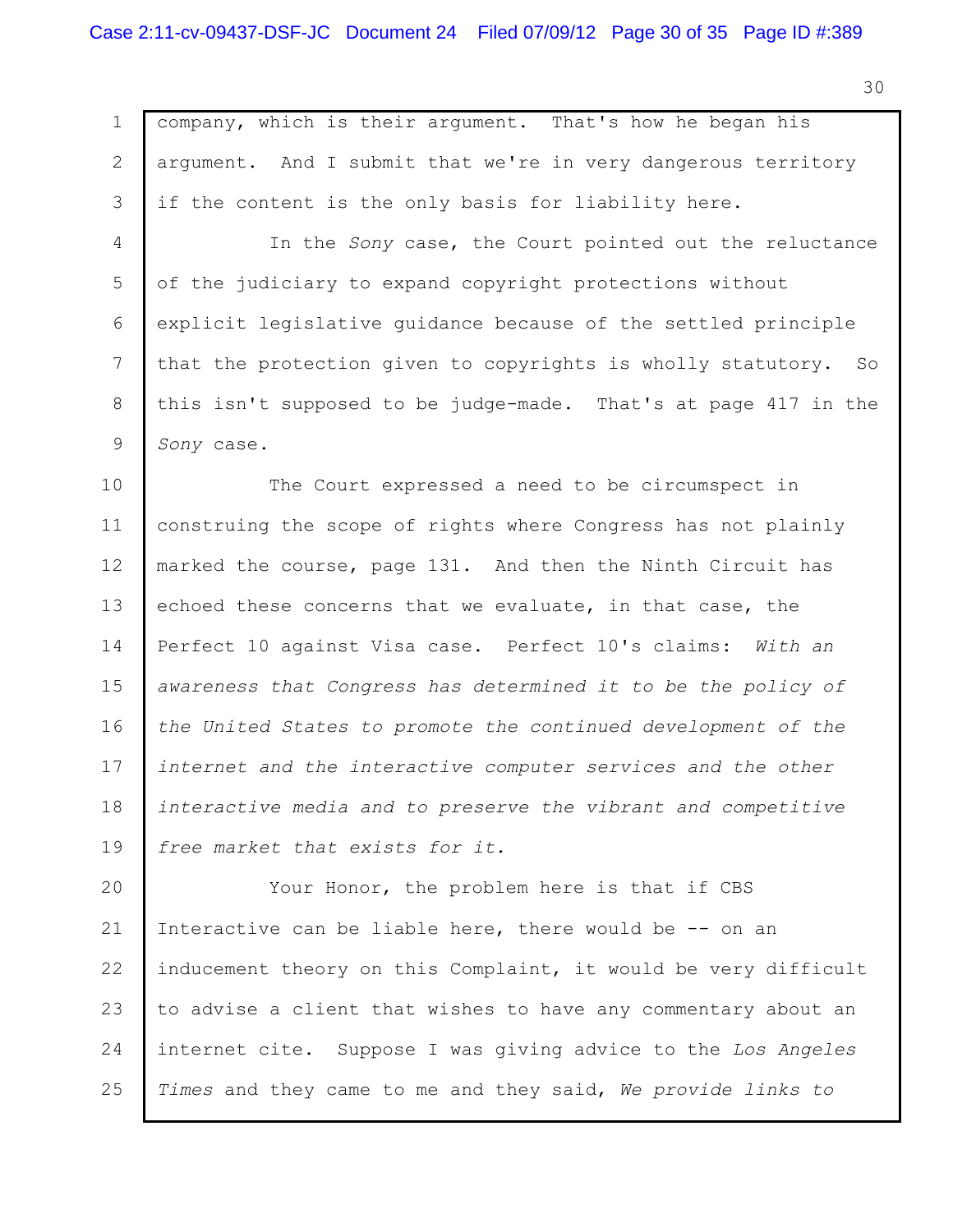1 2 3 4 5 6 7 8 9 10 11 12 13 14 15 16 17 18 19 20 21 22 23 24 25 *many different kinds of electronic products, including websites. We provide editorial comment. Do we need to tailor our editorial comment so that we do not cover software that is highly controversial and may one day be adjudged but has not yet been adjudged to be illegal?* The result in this case could affect the kind of advice you give in that situation, and that's why I think that in analyzing the situation, even on the toughest claim, which is the inducement claim, the Court should find in this case that not enough has been alleged to establish the kind of liability that was present in *Grokster* or the other secondary inducement cases but instead find that this is much more like the tertiary liability cases in which the courts have declined to find liability. Thank you, your Honor. THE COURT: All right. Thank you. Mr. Marquart, if you have more than two or three minutes, we'll take a break. MR. MARQUART: I think I can finish it, your Honor. THE COURT: Okay. MR. MARQUART: First I want to point out that the *Perfect 10* cases, the Amazon and Google vs. Perfect 10 cases were decided on preliminary injunctions where the Court had in front of it the AdSense agreements between Google and the direct infringer. That is one example among many of factual arguments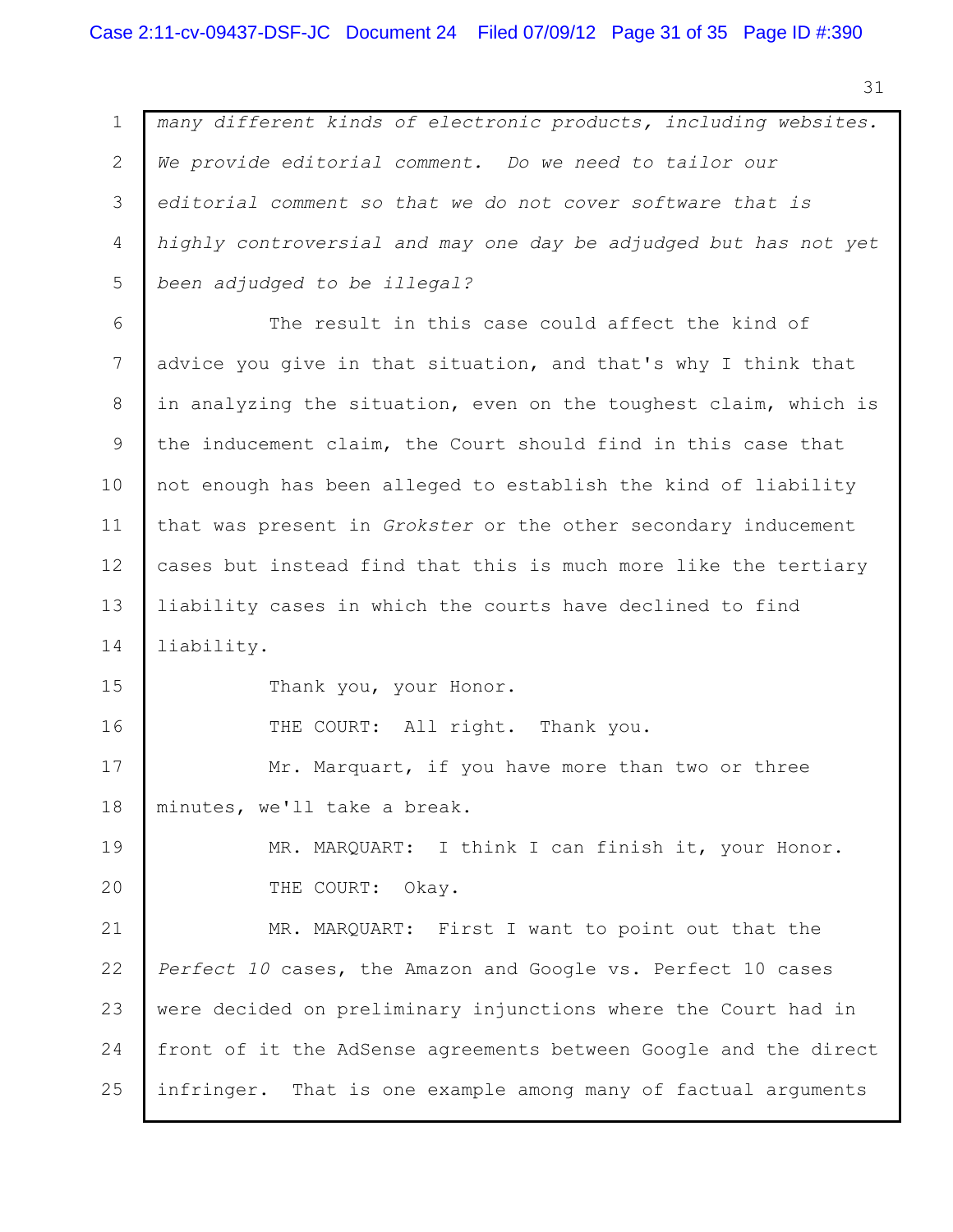1 2 3 4 5 6 7 8 9 10 11 12 13 14 15 16 17 18 19 20 21 22 23 24 25 that counsel has made here that simply aren't appropriate on a 12(b)(6) motion. Secondly, it is not the content but the intent that is at issue here which is itself, we concede, a factual issue, a deeply-rooted factual issue. We could present to the Court - it's premature now -- evidence from prior BitTorrent executives, for example, that suggest that there was direct privity where counsel says there was not direct privity. We need to discover similar instances from others and we haven't had the opportunity to do that. Let me read, though, real quickly from the *Grokster* opinion the two mere elements for inducement. Notably none of them have anything to do with what I would consider hairsplitting by counsel as to the level of command, as it were, or hairsplitting the actual technical use of particular software and how it's downloaded. They all have to do with intent. The two elements are that *One distributes a device with the object of promoting its use to infringe copyright as shown by clear expression or other affirmative steps to foster that infringement.* Your Honor, clearly this did not work for LimeWire. LimeWire, Napster, Grokster all said, *Look, we just download software from which anyone can do anything they want with it.* Why was that different than the *Sony*/*Betamax*? Simply because *Sony* in that case did not distribute a two edit VCR with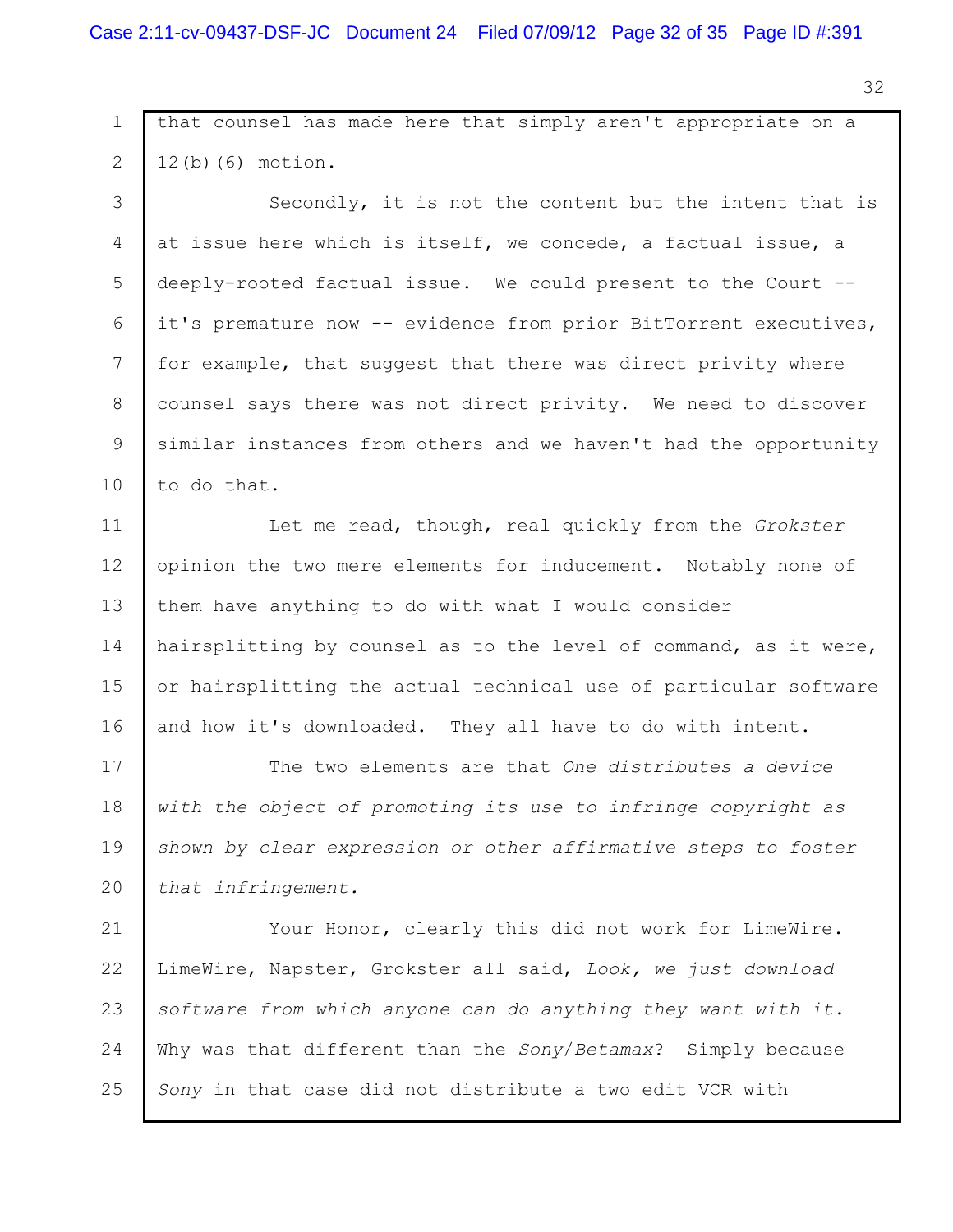1 2 3 4 5 6 7 8 9 10 11 12 13 14 15 16 17 18 19 20 21 22 advertisements accompanying it saying, *here's how to download Pirates of the Caribbean* and a 40-page guideline as to how to do it written by *Sony* agents. That's what alleged here. We concede that it's a factual issue, but everything else that counsel has mentioned are factual issues. And we've clearly -- this Complaint is dripping with fact. The pay-per-download allegations, the file-sharing smackdown, quotes from screen shots of infringement. We simply submit, your Honor -- and there's really no reason to argue it any further -- that it's unfair hairsplitting. And the only case that I'd like your Honor to focus on -- I apologize, it's not a Ninth Circuit case, but I think it's very telling and is an interpretation of the *Grokster* opinion -- is the *Fung* case which I will read the citation into the record for your Honor. It's 2009 WL 6355911. It's a Central District of California case, your Honor, wherein the defendant merely provided indexing, just the ability to search for various torrent files for known copyrighted movie content. And he claimed to the Court there, *Well, your Honor, I'm only providing an index. I'm only providing people the ability to search for these things and then the torrent files exist somewhere else.* He was splitting hairs.

23 24 25 What the *Grokster* opinion and all the cases, including the *Grokster* remand opinion, are doing is taking a practical view now and saying if the intent through expression and conduct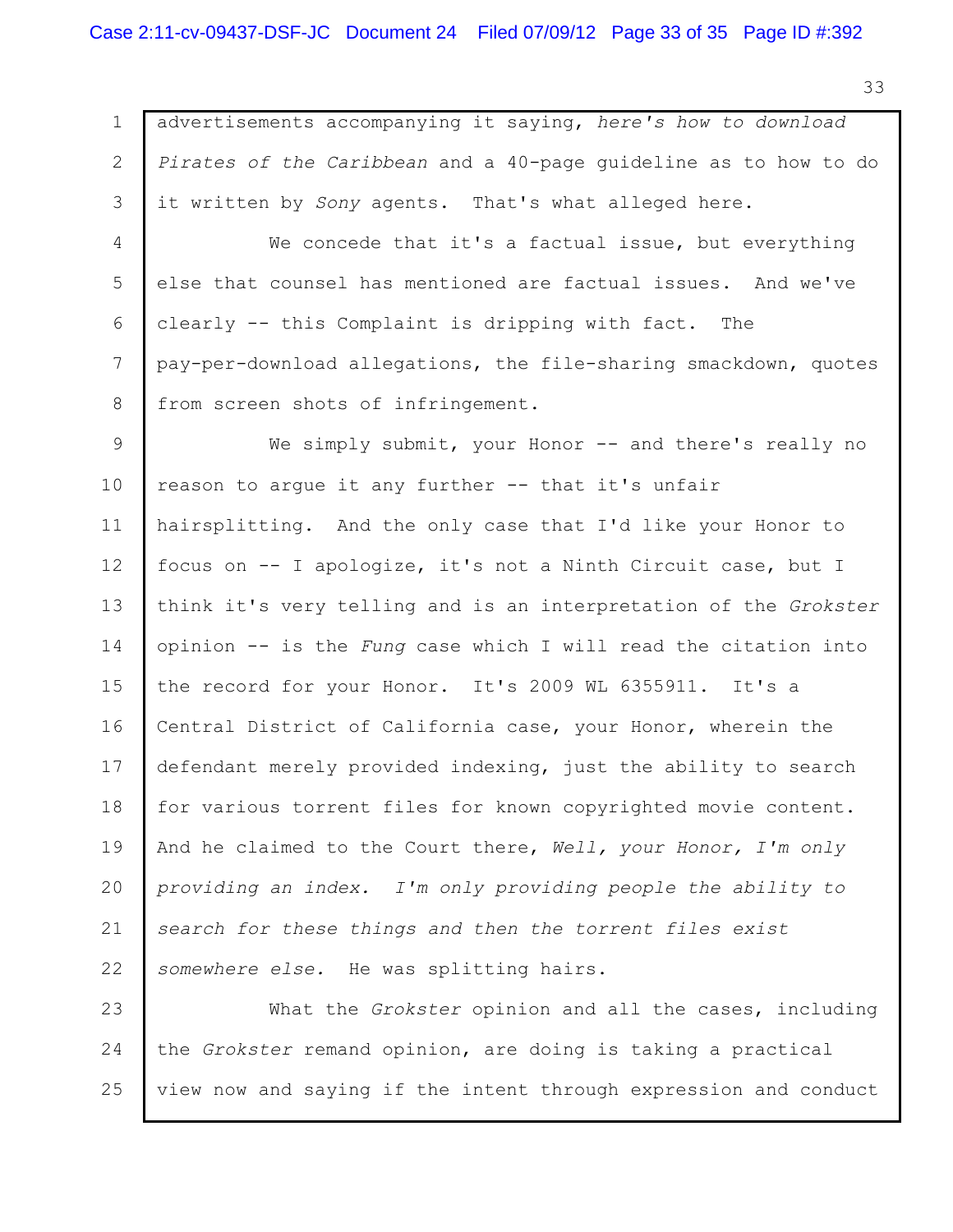1 2 3 4 5 6 7 8 9 10 11 12 13 14 15 16 17 18 19 20 21 22 23 24 25 is shown to be that to induce others to infringe known copyrighted works and if it has that effect and if there's a profit motive, which clearly there is or it's alleged there is, then inducement exists. I will rest upon my original argument, your Honor, as to vicarious liability. I gave as an example that the privity argument of counsel relied upon *Perfect 10 vs. Google*. That case had before it the contracts. We're not at that stage. THE COURT: Thank you. One minute, if you'd like. MR. KENDALL: Your Honor, actually all I would like to point out is that I addressed that argument relating to the *Fung* case at page 9 of our reply brief. THE COURT: All right. Thank you. We will take a 10-minute recess. (Recess taken) THE COURT: Why are you here? MR. MARQUART: We weren't sure if the matter stood submitted, your Honor. THE COURT: Yes. Usually people leave when I'm in the middle of talking to them. MR. MARQUART: We couldn't get enough today. THE COURT: Thank you. (Proceedings adjourned at 3:09 p.m.)